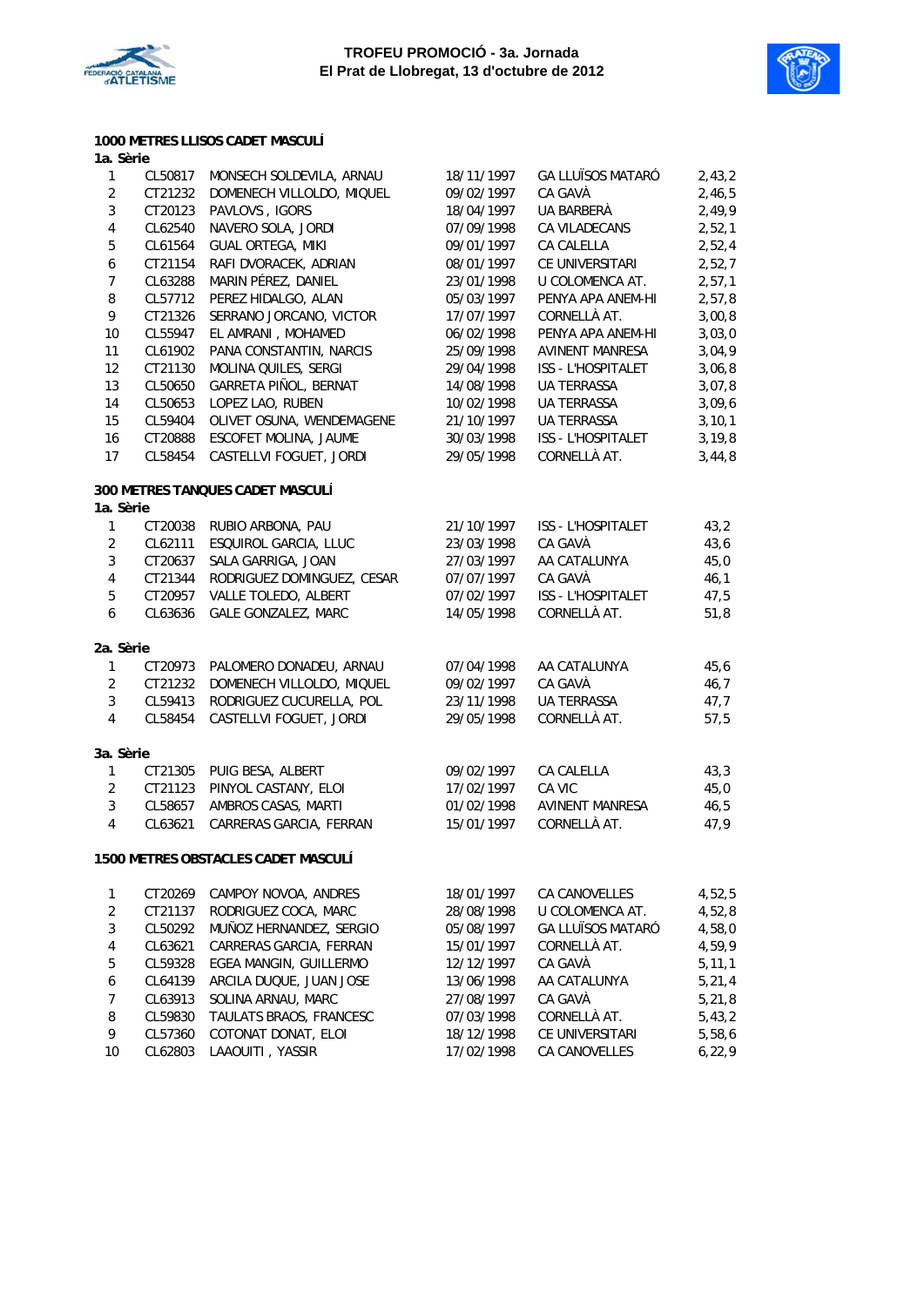



#### **TRIPLE SALT CADET MASCULÍ**

| 1                | CT20238 | MERELO PASCAU, MARC              | 05/03/1997 | <b>CA LAIETANIA</b>    | 12, 17      | $+1,0$  |
|------------------|---------|----------------------------------|------------|------------------------|-------------|---------|
| $\overline{2}$   | CT20280 | BENRHIMOU, KHALID                | 05/03/1997 | CA CANOVELLES          | 11,80       | $+1,2$  |
| 3                | CT20654 | BOFILL GARVI, DAVID              | 08/05/1997 | AE MOLINS 2000         | 11,25       | $+1, 3$ |
| $\pmb{4}$        | CT21317 | SUGRAÑES GRANE, MARTI            | 05/01/1997 | AVINENT MANRESA        | 11,04       | $+1,2$  |
| 5                | CL55555 | CANO RUIZ, DAVID                 | 27/02/1997 | U COLOMENCA AT.        | 10,79       | $+1,4$  |
| 6                | CT20973 | PALOMERO DONADEU, ARNAU          | 07/04/1998 | AA CATALUNYA           | 10,55       | $+1,4$  |
| $\overline{7}$   | CL50061 | VERDEGUER MOMOT, PABLO           | 08/05/1997 | CA GAVÀ                | 10,41       | $+1, 9$ |
| 8                | CL55957 | CARNERO RODRIGUEZ, GUILLEM       | 05/08/1998 | U COLOMENCA AT.        | 10, 37      | $+1,6$  |
| 9                | CT20266 | RAMOS CABALLERO, ERIC            | 04/06/1997 | CA CANOVELLES          | 10,20       | $+1,6$  |
| 10               | CT21344 | RODRIGUEZ DOMINGUEZ, CESAR       | 07/07/1997 | CA GAVÀ                | 10, 16      | $+1,5$  |
| 11               | CL54661 | LORENTE UNION, JAVIER            | 28/09/1998 | PRATENC AA             | 10, 16      | $+1,5$  |
| 12               | CL54660 | LORENTE UNION, DANIEL            | 28/09/1998 | PRATENC AA             | 10, 12      | $+1,6$  |
| 13               | CL51624 | MERINO EXPOSITO, VICTOR          | 25/08/1997 | <b>CA MOLLET</b>       | 10,03       | $+1,2$  |
| 14               | CL63636 | GALE GONZALEZ, MARC              | 14/05/1998 | CORNELLÀ AT.           | 9,60        | $+1,9$  |
| 15               | CL62111 | ESQUIROL GARCIA, LLUC            | 23/03/1998 | CA GAVÀ                | 9,52        | $+1,2$  |
|                  | CL56856 | VEKEMANS ESPLIGARES, MARC LOUIS  | 08/10/1998 | CA GAVÀ                | <b>NULS</b> |         |
|                  | CL58454 | CASTELLVI FOGUET, JORDI          | 29/05/1998 | CORNELLÀ AT.           | <b>NULS</b> |         |
|                  |         | LLANÇAMENT DE DISC CADET MASCULÍ |            |                        |             |         |
| 1                | CT20439 | BERTRAN MARTI, FRANCESC ADRIA    | 10/01/1997 | CA IGUALADA            | 46,40       |         |
| $\overline{2}$   | CT20280 | BENRHIMOU, KHALID                | 05/03/1997 | <b>CA CANOVELLES</b>   | 43,77       |         |
| $\mathbf{3}$     | CT21326 | SERRANO JORCANO, VICTOR          | 17/07/1997 | CORNELLÀ AT.           | 40,04       |         |
| $\pmb{4}$        | CT20633 | MOYANO ESTAUN, DANIEL            | 19/01/1998 | AA CATALUNYA           | 37,20       |         |
| 5                | CL51380 | CODINA TORRAS, ELOI              | 13/07/1997 | CA VIC                 | 32,02       |         |
| $\boldsymbol{6}$ | CL57592 | SEGARRA SAEZ, DIDAC              | 23/05/1998 | <b>UA TERRASSA</b>     | 31,80       |         |
| $\overline{7}$   | CL50061 | VERDEGUER MOMOT, PABLO           | 08/05/1997 | CA GAVÀ                | 30,83       |         |
| 8                | CT21305 | PUIG BESA, ALBERT                | 09/02/1997 | CA CALELLA             | 28,08       |         |
| 9                | CT21154 | RAFI DVORACEK, ADRIAN            | 08/01/1997 | CE UNIVERSITARI        | 27,56       |         |
| 10               | CL53187 | PINYOL CASTANY, GUILLEM          | 29/11/1998 | CA VIC                 | 27,52       |         |
| 11               | CT20123 | PAVLOVS, IGORS                   | 18/04/1997 | UA BARBERÀ             | 26,68       |         |
| 12               | CT21344 | RODRIGUEZ DOMINGUEZ, CESAR       | 07/07/1997 | CA GAVÀ                | 25, 18      |         |
| 13               | CL62111 | ESQUIROL GARCIA, LLUC            | 23/03/1998 | CA GAVÀ                | 21,65       |         |
| 14               | CL61564 | GUAL ORTEGA, MIKI                | 09/01/1997 | CA CALELLA             | 19,50       |         |
| 15               | CL56856 | VEKEMANS ESPLIGARES, MARC LOUIS  | 08/10/1998 | CA GAVÀ                | 19,25       |         |
| 16               | CT21123 | PINYOL CASTANY, ELOI             | 17/02/1997 | CA VIC                 | 17,69       |         |
|                  |         |                                  |            |                        |             |         |
| 17               | CL53852 | PINTO SERRA, CARLES              | 07/02/1998 | <b>AVINENT MANRESA</b> | 17,43       |         |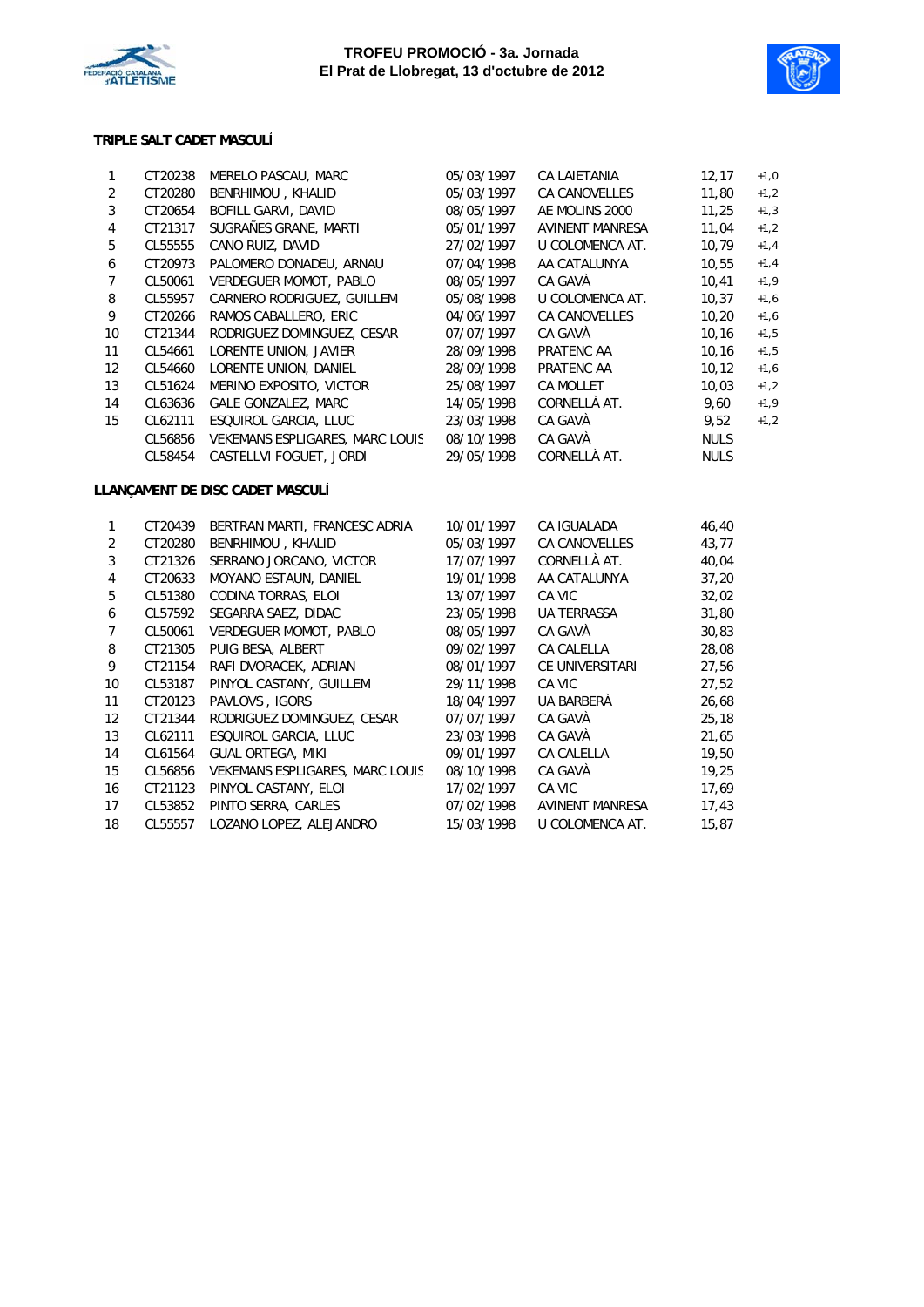



#### **1000 METRES LLISOS CADET FEMENÍ 1a. Sèrie**

| 1              | CT20449 | BLAL LAHLIMI, OUMAIMA              | 14/10/1997 | <b>GA LLUÏSOS MATARÓ</b>  | 3, 21, 4    |        |
|----------------|---------|------------------------------------|------------|---------------------------|-------------|--------|
| $\overline{2}$ | CT21060 | VIA COMAS, MIREIA                  | 22/06/1998 | <b>AVINENT MANRESA</b>    | 3,21,9      |        |
| $\mathbf{3}$   | CT20699 | GARCIA HOMBRAVELLA, CRISTINA       | 05/09/1998 | ISS - L'HOSPITALET        | 3, 25, 9    |        |
| $\overline{4}$ | CL50418 | CRESPO LINARES, PAULA              | 26/08/1998 | CORNELLÀ AT.              | 3,30,8      |        |
| 5              | CL50639 | UTRERA CRESPO, SONIA               | 18/11/1998 | UA TERRASSA               | 3,31,8      |        |
| 6              | CL51622 | JANCZAK CAMP, CELINA               | 19/08/1997 | <b>CA MOLLET</b>          | 3,32,6      |        |
| $\overline{7}$ | CL63617 | CAAMAÑO MARTINEZ, JUDIT            | 21/05/1998 | CORNELLÀ AT.              | 3, 33, 8    |        |
| 8              | CT21061 | CUROPOS COSTA, TAMARA              | 21/05/1998 | <b>AVINENT MANRESA</b>    | 3, 35, 3    |        |
| 9              | CL59789 | PEREZ PAGES, SANDRA                | 09/12/1998 | U COLOMENCA AT.           | 3,44,1      |        |
| 10             | CT20645 | SERRANO RAMÍREZ, ARIADNA           | 12/07/1997 | UA BARBERÀ                | 3,48,8      |        |
| 11             | CL50415 | ARRIBAS MANCHEÑO, ANA              | 15/12/1998 | CORNELLÀ AT.              | 4,03,6      |        |
| 12             | CL50423 | PEÑA SANCHEZ, IRINA                | 20/04/1998 | CORNELLÀ AT.              | 4, 11, 0    |        |
| 13             | CL50416 | ARROYO SIERRA, LYDIA               | 01/08/1998 | CORNELLÀ AT.              | 4, 12, 1    |        |
|                |         | 300 METRES TANQUES CADET FEMENÍ    |            |                           |             |        |
| 1a. Sèrie      |         |                                    |            |                           |             |        |
| $\mathbf{1}$   | CT19686 | BLANCO SANCHEZ, ELENA              | 03/04/1997 | <b>ISS - L'HOSPITALET</b> | 49,8        |        |
| $\overline{2}$ | CL50418 | CRESPO LINARES, PAULA              | 26/08/1998 | CORNELLÀ AT.              | 53,0        |        |
| $\mathfrak{Z}$ | CL58170 | LOPEZ LOPEZ, ANA                   | 08/02/1998 | CORNELLÀ AT.              | 55,1        |        |
| $\overline{4}$ | CL59423 | URPINELL AYNES, ANNIA              | 05/11/1998 | UA TERRASSA               | 55,5        |        |
| 2a. Sèrie      |         |                                    |            |                           |             |        |
| 1              | CT21322 | TOVAR ARJONA, MARINA               | 03/11/1997 | CORNELLÀ AT.              | 51,1        |        |
| $\overline{2}$ | CL63617 | CAAMAÑO MARTINEZ, JUDIT            | 21/05/1998 | CORNELLÀ AT.              | 57,2        |        |
| $\mathbf{3}$   | CT21059 | PEIG MUNTE, INGRID                 | 15/03/1998 | AVINENT MANRESA           | 57,8        |        |
| $\overline{4}$ | CT20699 | GARCIA HOMBRAVELLA, CRISTINA       | 05/09/1998 | ISS - L'HOSPITALET        | 58,8        |        |
|                |         | 1500 METRES OBSTACLES CADET FEMENÍ |            |                           |             |        |
| $\mathbf{1}$   | CL55264 | VIZCAINO ESTRADA, NURIA            | 26/05/1997 | CA CANALETES              | 6, 30, 5    |        |
| $\overline{2}$ | CT21136 | REIG LLADO, MARTA                  | 19/10/1997 | <b>AVINENT MANRESA</b>    | 6, 49, 0    |        |
|                |         | SALT DE LLARGADA CADET FEMENÍ      |            |                           |             |        |
| $\mathbf{1}$   | CT21133 | DORDA SANS, SARA                   | 12/09/1997 | <b>GA LLUÏSOS MATARÓ</b>  | 4,82        | $+1,1$ |
| $\overline{2}$ | CT20140 | QUEVEDO SUBIRATS, JULIA            | 31/08/1997 | <b>AVINENT MANRESA</b>    | 4,75        | $+1,6$ |
| $\mathbf{3}$   | CL52788 | FERNANDEZ FORNET, SONIA            | 08/04/1998 | CA GAVÀ                   | 4,54        | $+1,7$ |
| $\overline{4}$ | CT21322 | TOVAR ARJONA, MARINA               | 03/11/1997 | CORNELLÀ AT.              | 4,41        | $+1,3$ |
| 5              | CT21139 | SANTIAGO MERINO, ELENA             | 17/05/1998 | ISS - L'HOSPITALET        | 4,25        | $+1,7$ |
| 6              | CL58170 | LOPEZ LOPEZ, ANA                   | 08/02/1998 | CORNELLÀ AT.              | 4,21        | $+2,0$ |
| 7              | CT21059 | PEIG MUNTE, INGRID                 | 15/03/1998 | <b>AVINENT MANRESA</b>    | 4,17        | $+1,8$ |
| 8              | CL50415 | ARRIBAS MANCHEÑO, ANA              | 15/12/1998 | CORNELLÀ AT.              | 4,17        | $+1,7$ |
| 9              | CT21338 | ARANSAY URRIOS, CRISTINA           | 24/09/1998 | PRATENC AA                | 4,05        | $+0,4$ |
| 10             | CL63617 | CAAMAÑO MARTINEZ, JUDIT            | 21/05/1998 | CORNELLÀ AT.              | 4,00        | $+1,7$ |
| 11             | CL54659 | CASTILLEJOS PINA, ROSER            | 22/10/1998 | PRATENC AA                | 3,96        | 0,0    |
| 12             | CL56558 | PAVLOVA, VITALIA                   | 19/12/1998 | UA BARBERÀ                | 3,88        | $+1,2$ |
| 13             | CL59373 | AGUDO OLIVE, MARIA                 | 31/07/1998 | UA TERRASSA               | 3,85        | $+1,3$ |
| 14             | CT20974 | GIL MARTIN, CLAUDIA                | 07/02/1998 | AA CATALUNYA              | 3,85        | $+1,5$ |
| 15             | CL50418 | CRESPO LINARES, PAULA              | 26/08/1998 | CORNELLÀ AT.              | 3,79        | $+1,6$ |
| 16             | CL56650 | VILANOVA GONZALEZ, CARLA           | 08/04/1998 | UA BARBERÀ                | 3,78        | $+1,4$ |
| 17             | CT21363 | LACRUZ CLOS, JUDIT                 | 14/02/1998 | AA CATALUNYA              | 3,78        | $+0,2$ |
| 18             | CT20435 | FERNANDEZ TOME, ALEXANDRA          | 20/02/1997 | <b>AVINENT MANRESA</b>    | 3,64        | $+1,2$ |
| 19             | CL59378 | BORDONABA VILANOVA, MIREIA         | 04/11/1998 | UA TERRASSA               | 3,55        | $+0,9$ |
| 20             | CL50416 | ARROYO SIERRA, LYDIA               | 01/08/1998 | CORNELLÀ AT.              | 3,35        | $+1,8$ |
|                | CL61885 | GIRONES CASTELLA, MARTA            | 16/04/1998 | UA TERRASSA               | <b>NULS</b> |        |
|                |         |                                    |            |                           |             |        |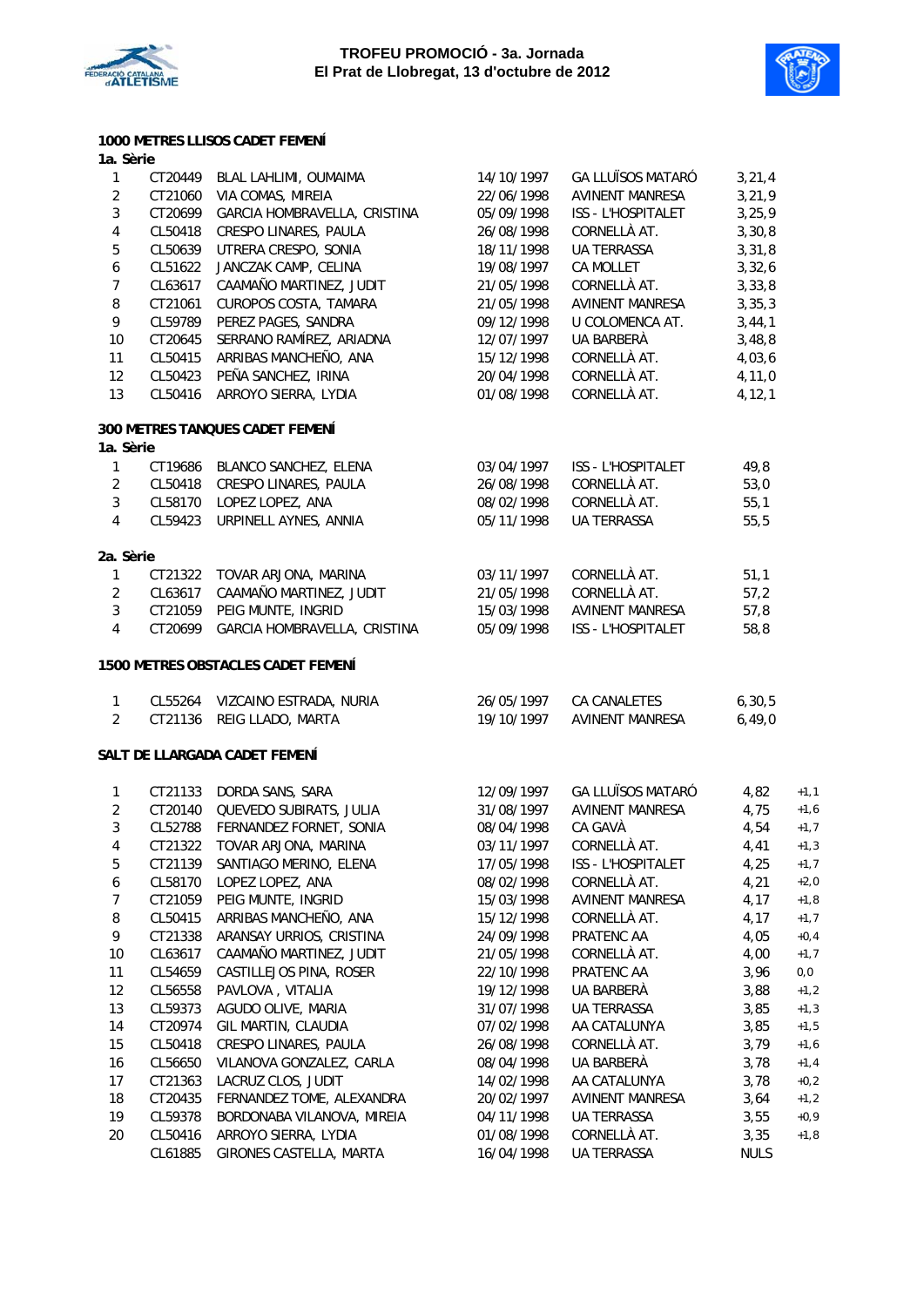



#### **TRIPLE SALT CADET FEMENÍ**

| 1              | CT20140 | QUEVEDO SUBIRATS, JULIA         | 31/08/1997 | <b>AVINENT MANRESA</b>    | 10,41       | $+1,5$ |
|----------------|---------|---------------------------------|------------|---------------------------|-------------|--------|
| 2              | CT21133 | DORDA SANS, SARA                | 12/09/1997 | <b>GA LLUÏSOS MATARÓ</b>  | 10,19       | $+1,4$ |
| $\mathbf{3}$   | CT21139 | SANTIAGO MERINO, ELENA          | 17/05/1998 | <b>ISS - L'HOSPITALET</b> | 9,75        | $+1,2$ |
| 4              | CL55877 | SABALY, COUMBA                  | 03/03/1998 | CA CALELLA                | 9,29        | $+1,6$ |
| 5              | CL54659 | CASTILLEJOS PINA, ROSER         | 22/10/1998 | PRATENC AA                | 9.09        | $+1,5$ |
| 6              | CT20435 | FERNANDEZ TOME, ALEXANDRA       | 20/02/1997 | <b>AVINENT MANRESA</b>    | 9.03        | $+1,3$ |
| $\overline{7}$ | CL56650 | VILANOVA GONZALEZ, CARLA        | 08/04/1998 | UA BARBERÀ                | 9.02        | $+1,5$ |
| 8              | CT20974 | GIL MARTIN, CLAUDIA             | 07/02/1998 | AA CATALUNYA              | 8.79        | $+0,2$ |
| 9              | CL59378 | BORDONABA VILANOVA, MIREIA      | 04/11/1998 | <b>UA TERRASSA</b>        | 8,42        | $+0,6$ |
| 10             | CL59373 | AGUDO OLIVE, MARIA              | 31/07/1998 | <b>UA TERRASSA</b>        | 8,18        | $+1,8$ |
| 11             | CL50418 | CRESPO LINARES, PAULA           | 26/08/1998 | CORNELLÀ AT.              | 8,01        | $+1,5$ |
| 12             | CL50639 | UTRERA CRESPO, SONIA            | 18/11/1998 | <b>UA TERRASSA</b>        | 7,50        | $+1,2$ |
|                | CL50415 | ARRIBAS MANCHEÑO, ANA           | 15/12/1998 | CORNELLÀ AT.              | <b>NULS</b> |        |
|                | CL58170 | LOPEZ LOPEZ, ANA                | 08/02/1998 | CORNELLÀ AT.              | <b>NULS</b> |        |
|                | CT21322 | TOVAR ARJONA, MARINA            | 03/11/1997 | CORNELLÀ AT.              | <b>NULS</b> |        |
|                | CL52788 | FERNANDEZ FORNET, SONIA         | 08/04/1998 | CA GAVÀ                   | <b>NULS</b> |        |
|                |         | LLANÇAMENT DE DISC CADET FEMENÍ |            |                           |             |        |
| $\mathbf{1}$   | CT20029 | ROYO SAMPER, MIREIA             | 11/08/1997 | <b>FC BARCELONA</b>       | 34,97       |        |
| $\overline{2}$ | CT20440 | FERNANDEZ RODRIGUEZ, CRISTINA   | 23/04/1997 | <b>CA IGUALADA</b>        | 33,50       |        |
| 3              | CT20972 | VEGA VIDAL, LAIA                | 28/11/1998 | AA CATALUNYA              | 27,20       |        |
| 4              | CL50423 | PEÑA SANCHEZ, IRINA             | 20/04/1998 | CORNELLÀ AT.              | 24,86       |        |
| 5              | CT19689 | OCETE ROSILLO, SANDRA           | 01/02/1997 | <b>ISS - L'HOSPITALET</b> | 24,71       |        |
| 6              | CL56558 | PAVLOVA, VITALIA                | 19/12/1998 | UA BARBERÀ                | 23,27       |        |
| 7              | CT21357 | COBO ORCOYEM, CRISTINA          | 31/08/1998 | CORNELLÀ AT.              | 22,03       |        |
| 8              | CL50416 | ARROYO SIERRA, LYDIA            | 01/08/1998 | CORNELLÀ AT.              | 17,32       |        |
| 9              | CL52788 | FERNANDEZ FORNET, SONIA         | 08/04/1998 | CA GAVÀ                   | 15,87       |        |
| 10             | CT21338 | ARANSAY URRIOS, CRISTINA        | 24/09/1998 | PRATENC AA                | 15.12       |        |

11 CT20449 BLAL LAHLIMI, OUMAIMA 14/10/1997 GA LLUÏSOS MATARÓ 9,17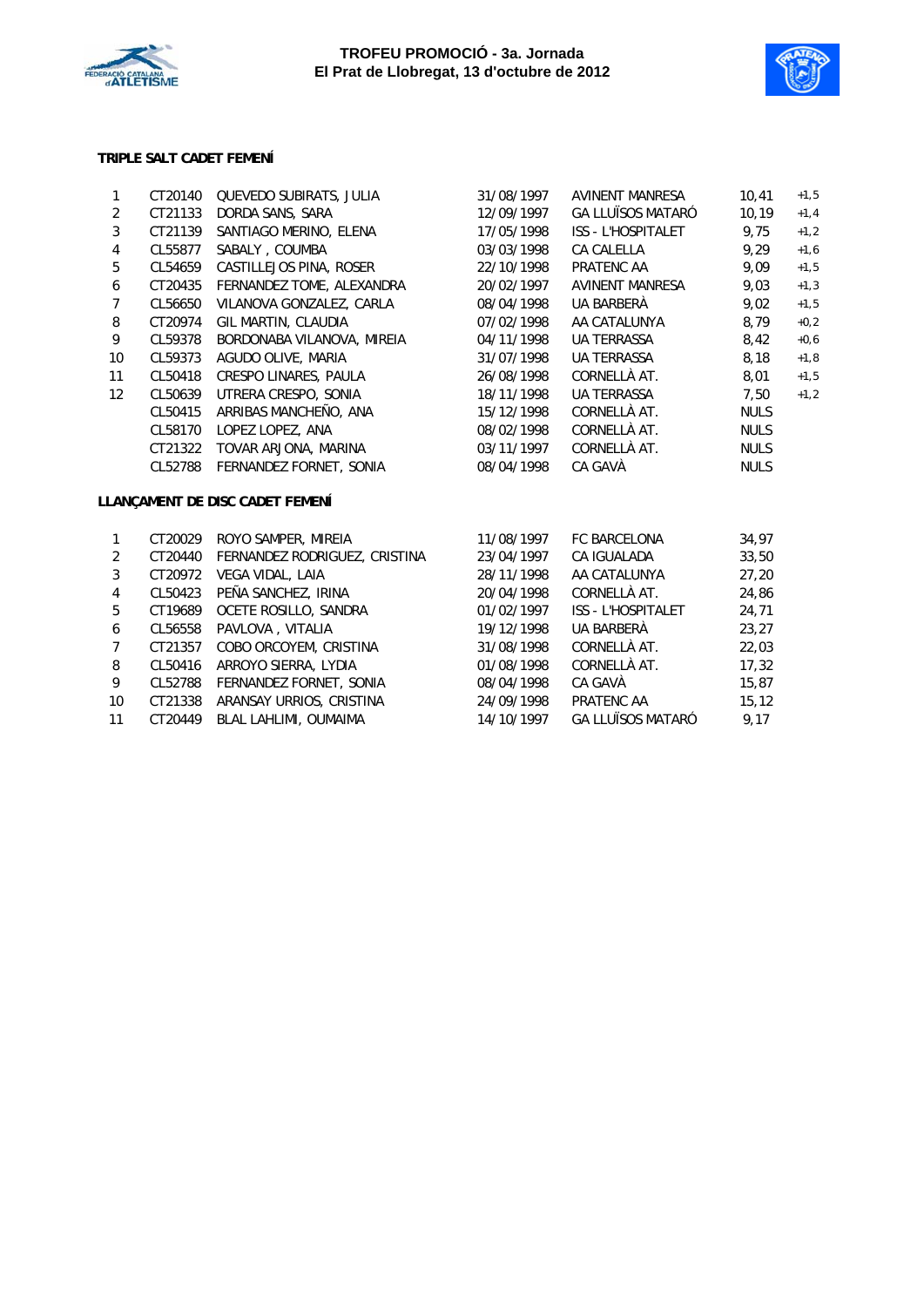



| 1000 METRES LLISOS INFANTIL MASCULÍ |  |
|-------------------------------------|--|
| 1a Sària                            |  |

| та, зепе                |         |                                     |            |                           |          |
|-------------------------|---------|-------------------------------------|------------|---------------------------|----------|
| $\mathbf{1}$            | CL61841 | MARIN PEREZ, JULEN                  | 26/07/1999 | U COLOMENCA AT.           | 3, 11, 0 |
| $\overline{2}$          | CL53258 | SALAS MOLINA, ALEX                  | 18/11/2000 | CORNELLÀ AT.              | 3, 12, 2 |
| $\mathfrak{Z}$          | CL62759 | ZOUHIAR, MOHAMED                    | 08/01/1999 | U COLOMENCA AT.           | 3, 14, 5 |
| $\overline{\mathbf{4}}$ | CL52895 | AZNAR BALLDES, ALEIX                | 06/01/2000 | <b>CA LAIETANIA</b>       | 3, 16, 2 |
| 5                       | CL58183 | GIL ALISEDA, DANIEL                 | 30/07/2000 | <b>ISS - L'HOSPITALET</b> | 3, 28, 0 |
| 6                       | CL55737 | SAYAGO CEREZO, JULEN                | 09/09/1999 | CORNELLÀ AT.              | 3, 28, 4 |
| $\overline{7}$          | CL54749 | OLIVE NIETO, SALIM                  | 20/07/2000 | CA NOU BARRIS             | 3,32,9   |
| 8                       | CL59657 | LOPEZ TORRECILLAS, IVAN             | 26/08/1999 | CA GAVÀ                   | 3, 33, 4 |
| $\mathsf{9}$            | CL53327 | MORE FLORES, ENRIC                  | 05/05/1999 | PENYA APA ANEM-HI         | 4,00,0   |
| 10                      | CL63123 | FLORIDO GONZALEZ, CARLOS            | 14/11/2000 | UA BARBERÀ                | 4,04,8   |
| 11                      | CL60017 | COUTO PEREZ, POL                    | 25/07/2000 | UA BARBERÀ                | 4,31,7   |
| 2a. Sèrie               |         |                                     |            |                           |          |
| $\mathbf{1}$            | CL63365 | TORRENTO VILARNAU, SERGI            | 22/09/1999 | PENYA APA ANEM-HI         | 3, 27, 9 |
| $\overline{2}$          | CL57156 | BALLESTER SORIANO, ALEIX            | 01/12/1999 | CORNELLÀ AT.              | 3,31,9   |
| 3                       | CL53903 | LOPEZ VILLANUEVA, OSCAR             | 16/06/2000 | <b>UGE BADALONA</b>       | 3, 33, 1 |
| $\pmb{4}$               | CL52748 | REY RUIZ, PAU                       | 09/07/2000 | <b>GA LLUÏSOS MATARÓ</b>  | 3, 34, 2 |
| 5                       | CL57153 | SANCHEZ NOVENSA, JOEL               | 06/07/2000 | CORNELLÀ AT.              | 3, 38, 7 |
| 6                       | CL64601 | MAHUEL CHAVES, MATIAS               | 06/04/1999 | PRATENC AA                | 3,52,7   |
| $\boldsymbol{7}$        | CL56840 | TRIGUEROS OLIVAN, GUILLEM           | 17/05/2000 | UA BARBERÀ                | 3, 55, 4 |
| 8                       | CL58770 | NOGUEIRA LOPEZ, XAVIER              | 07/12/2000 | <b>CA CANOVELLES</b>      | 4,03,6   |
| 9                       | CL53160 | FERRER PUGES, EDUARD                | 04/01/1999 | CA GAVÀ                   | 4,04,5   |
| 10                      | CL57639 | MIRAS ROBLES, ORIOL                 | 28/07/2000 | <b>GA LLUÏSOS MATARÓ</b>  | 4,08,9   |
| 11                      | CL57158 | VERA MASSANA, RUBEN                 | 27/08/1999 | CORNELLÀ AT.              | 4, 10, 3 |
| 12                      | CL53326 | PRAT BOSCH, ARNAU                   | 01/03/1999 | PENYA APA ANEM-HI         | 4,18,8   |
| 3a. Sèrie               |         |                                     |            |                           |          |
| $\mathbf{1}$            | CL57292 | ALMIR GARCIA, JORDI                 | 10/03/1999 | <b>ISS - L'HOSPITALET</b> | 3,04,8   |
| $\overline{2}$          | CL60404 | CAMINS VILA, ADRIA                  | 18/10/1999 | ISS - L'HOSPITALET        | 3, 12, 9 |
| 3                       | CL56658 | BLAL LAHLIMI, OUSSAMA               | 06/04/2000 | <b>GA LLUÏSOS MATARÓ</b>  | 3, 14, 1 |
| $\overline{\mathbf{4}}$ | CL62173 | LOPEZ MAZORRIAGA, ARNAU             | 27/12/1999 | <b>AVINENT MANRESA</b>    | 3, 18, 2 |
| 5                       | CL61053 | SOTO MELENDEZ, JUAN                 | 22/11/2000 | CA SPORT CANET            | 3, 19, 4 |
| 6                       | CL63994 | DURAN PALACIN, DANIEL               | 05/07/1999 | <b>ISS - L'HOSPITALET</b> | 3, 25, 3 |
| $\overline{7}$          | CL59791 | <b>GARCIA ROMERA, GUILLEM</b>       | 20/10/1999 | U COLOMENCA AT.           | 3,36,0   |
| 8                       | CL53393 | GARRETA PIÑOL, ROGER                | 16/05/2000 | <b>UA TERRASSA</b>        | 3, 36, 5 |
| 9                       | CL57565 | CAMPINS PITART, FERRAN              | 23/07/2000 | <b>UA TERRASSA</b>        | 3, 39, 3 |
| 10                      | CL53865 | JORBA LLOSES, POL                   | 12/08/2000 | <b>AVINENT MANRESA</b>    | 3,40,4   |
|                         |         | 220 METRES TANQUES INFANTIL MASCULÍ |            |                           |          |
|                         |         |                                     |            |                           |          |

### 1.0010<br>1 CL54629 DODDAS CANTONS, ALEIX 11/00/1000 LLEIDA UA 31,0 **1a. Sèrie**

|  | 11/09/1999                                                                                                                                                                                                   |              | 31,9                      |
|--|--------------------------------------------------------------------------------------------------------------------------------------------------------------------------------------------------------------|--------------|---------------------------|
|  | 10/04/1999                                                                                                                                                                                                   | CA SANT JUST | 32,9                      |
|  | 03/02/1999                                                                                                                                                                                                   | CA CANALETES | 33,5                      |
|  | 30/10/1999                                                                                                                                                                                                   |              | 34.9                      |
|  | 27/04/2000                                                                                                                                                                                                   | CORNELLÀ AT. | 37.5                      |
|  | 01/12/1999                                                                                                                                                                                                   | CORNELLÀ AT. | 38,0                      |
|  | CL54628 PORRAS CANTONS, ALEIX<br>CL62264 SERRES MARTINEZ, KEVIN<br>CL61890 IBAÑEZ FERNANDEZ, ISAAC<br>CL59831 GUERRA ALEJANDRE, JAIME<br>CL53259 VALVERDE VALENCIA, ALEX<br>CL57156 BALLESTER SORIANO, ALEIX |              | LLEIDA UA<br>CORNELLÀ AT. |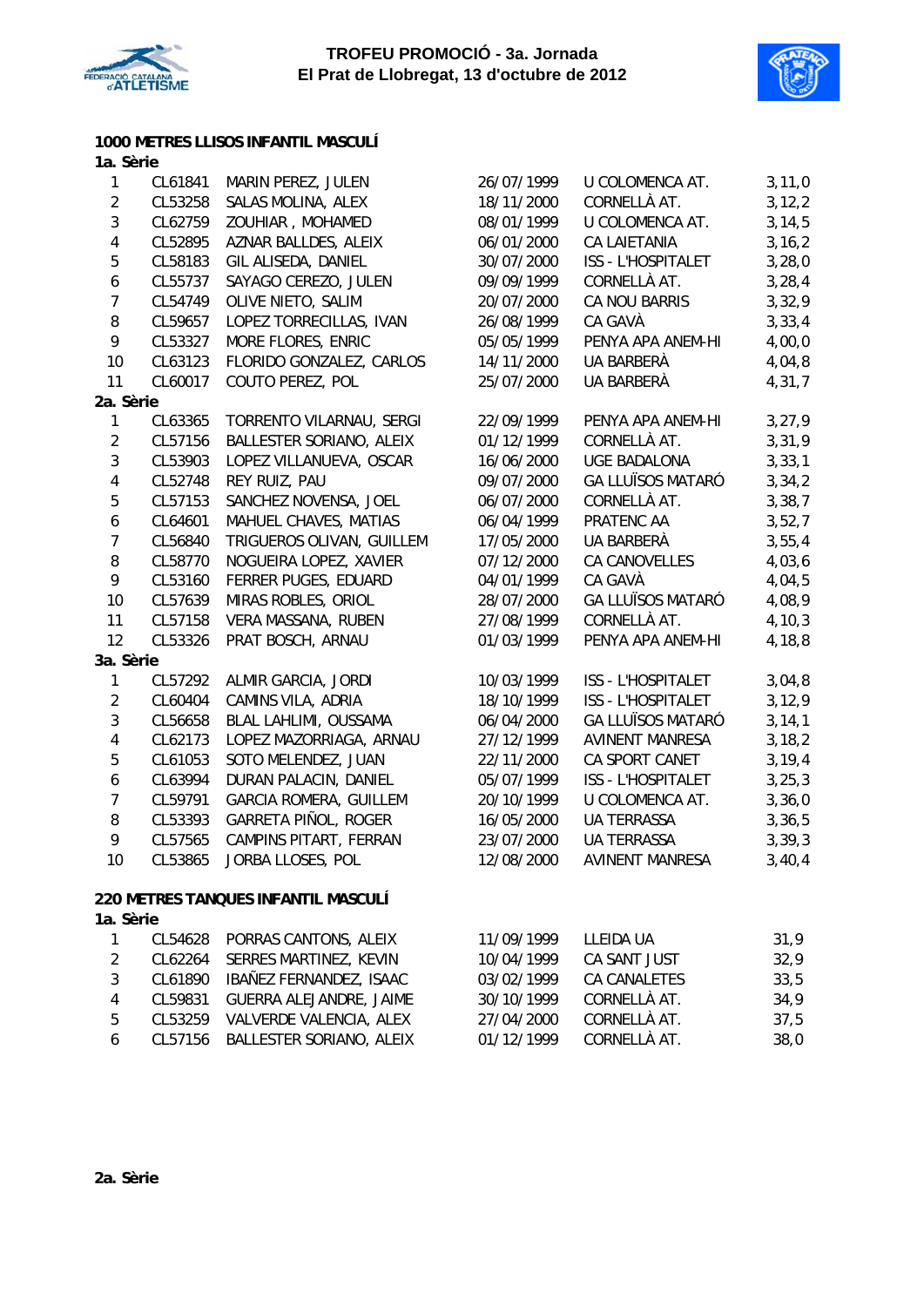



| 1                | CL53251 | LOPEZ VILLENA, IVAN                    | 21/08/2000 | CORNELLÀ AT.              | 34,5     |
|------------------|---------|----------------------------------------|------------|---------------------------|----------|
| $\overline{2}$   | CL61678 | SAGRERA ESTRADA, FERRAN                | 31/07/1999 | CA VIC                    | 35,5     |
| 3                | CL59657 | LOPEZ TORRECILLAS, IVAN                | 26/08/1999 | CA GAVÀ                   | 36,4     |
| $\pmb{4}$        | CL57385 | SANCHEZ POL, MARC                      | 13/05/2000 | <b>CA MALGRAT</b>         | 39,5     |
| 5                | CL57153 | SANCHEZ NOVENSA, JOEL                  | 06/07/2000 | CORNELLÀ AT.              | 41,5     |
| 6                | CL54749 | OLIVE NIETO, SALIM                     | 20/07/2000 | CA NOU BARRIS             | 42,0     |
| 3a. Sèrie        |         |                                        |            |                           |          |
| $\mathbf{1}$     | CL61349 | GOMEZ AGUILAR, SERGI                   | 30/09/1999 | UA BARBERÀ                | 35,1     |
| $\overline{2}$   | CL53202 | SAÑE CODONY, ALBERT                    | 23/03/2000 | CA VIC                    | 39,4     |
| 3                | CL56752 | ZABALA, LEONARDO                       | 21/09/1999 | <b>ISS - L'HOSPITALET</b> | 39,8     |
| $\pmb{4}$        | CL61062 | ADJAR NAJJAOUI, ISMAEL                 | 03/05/2000 | <b>GA LLUÏSOS MATARÓ</b>  | 40,0     |
| 5                | CL57157 | SERRANO JORCANO, DANIEL                | 05/05/1999 | CORNELLÀ AT.              | 42,7     |
| $\boldsymbol{6}$ | CL57158 | VERA MASSANA, RUBEN                    | 27/08/1999 | CORNELLÀ AT.              | 45,7     |
| 4a. Sèrie        |         |                                        |            |                           |          |
| $\mathbf{1}$     | CL53204 | <b>BENITO GUASCH, ABEL</b>             | 19/04/1999 | CA VIC                    | 35,3     |
| $\overline{2}$   | CL56658 | BLAL LAHLIMI, OUSSAMA                  | 06/04/2000 | <b>GA LLUÏSOS MATARÓ</b>  | 36,7     |
| $\mathbf{3}$     | CL61024 | TOMEY CEBOLLERO, MARC                  | 28/02/2000 | <b>JA SABADELL</b>        | 38,5     |
| $\overline{4}$   | CL52748 | REY RUIZ, PAU                          | 09/07/2000 | <b>GA LLUÏSOS MATARÓ</b>  | 38,7     |
| 5                | CL55737 | SAYAGO CEREZO, JULEN                   | 09/09/1999 | CORNELLÀ AT.              | 39,2     |
|                  |         | 1000 METRES OBSTACLES INFANTIL MASCULÍ |            |                           |          |
| $\mathbf{1}$     | CL53258 | SALAS MOLINA, ALEX                     | 18/11/2000 | CORNELLÀ AT.              | 3, 19, 9 |
| $\overline{2}$   | CL61094 | EL KHARRAZ, MOHAMMED LAHBIE            | 09/01/1999 | <b>AVINENT MANRESA</b>    | 3, 23, 7 |
| $\mathfrak{Z}$   | CL50118 | LAZARO GONZALEZ, SIMON                 | 03/09/1999 | UA BARBERÀ                | 3, 28, 5 |
| $\overline{4}$   | CL61062 | ADJAR NAJJAOUI, ISMAEL                 | 03/05/2000 | <b>GA LLUÏSOS MATARÓ</b>  | 3, 34, 5 |
| 5                | CL59831 | GUERRA ALEJANDRE, JAIME                | 30/10/1999 | CORNELLÀ AT.              | 3,36,8   |
| 6                | CL55178 | VIVAS GLASER, DAN NOAH                 | 02/03/1999 | <b>GA LLUÏSOS MATARÓ</b>  | 3,44,9   |
|                  |         |                                        |            |                           |          |

- 7 CL53164 PEREZ GARRIDO, SERGIO 05/01/2000 CA GAVÀ 3,50,1
- 8 CL54749 OLIVE NIETO, SALIM 20/07/2000 CA NOU BARRIS 3,51,5
- 9 CL64035 CHELBAT , HUSSAM 08/03/2000 UA BARBERÀ 3,51,7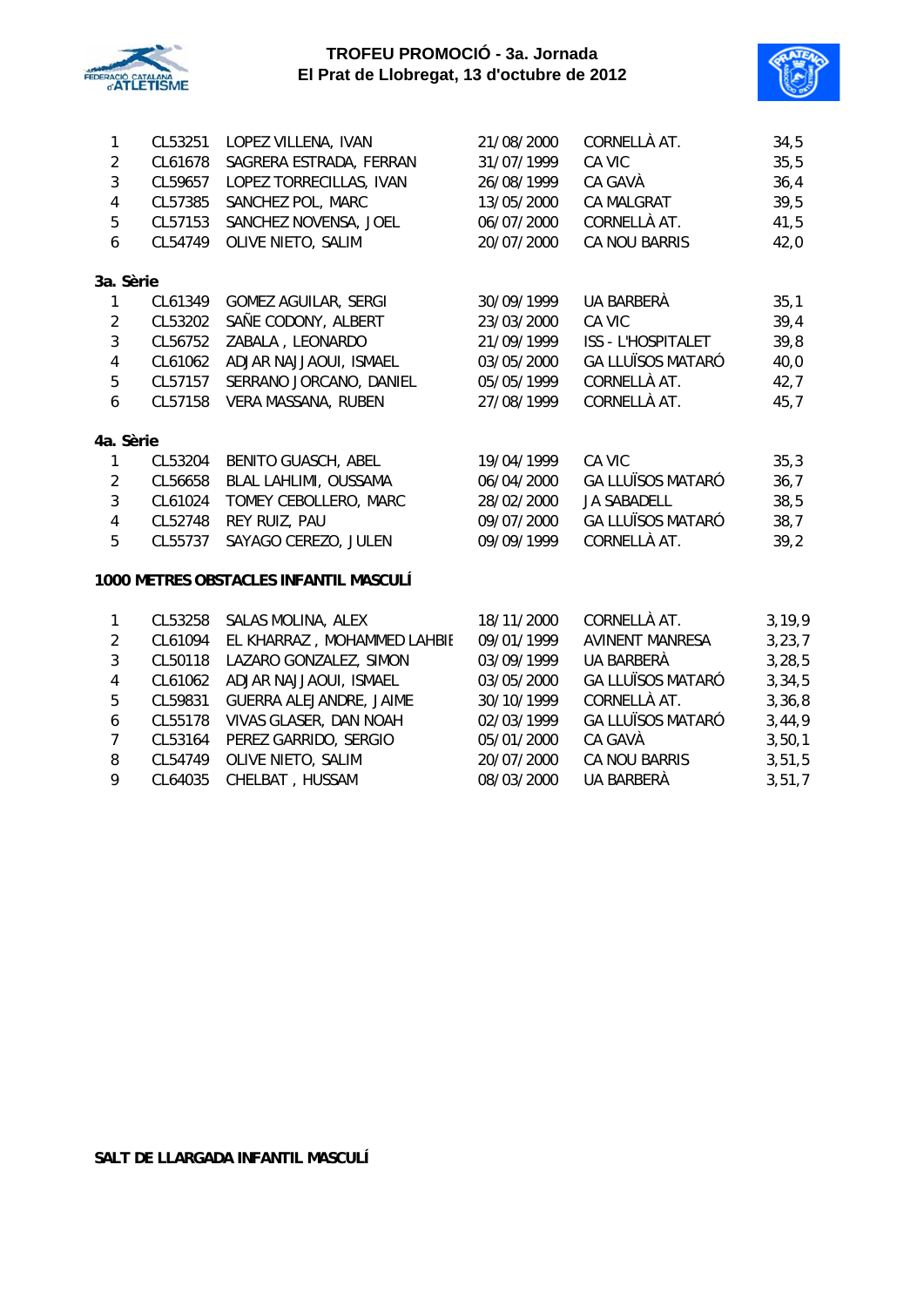



| 1              | CL55914 | VILA VILASECA, POL          | 09/05/1999 | AVINENT MANRESA           | 5,41        |
|----------------|---------|-----------------------------|------------|---------------------------|-------------|
| $\overline{2}$ | CL62264 | SERRES MARTINEZ, KEVIN      | 10/04/1999 | CA SANT JUST              | 5,09        |
| 3              | CL57595 | TORO ORTIZ, DANIEL          | 09/11/1999 | <b>UA TERRASSA</b>        | 4,86        |
| 4              | CL61678 | SAGRERA ESTRADA, FERRAN     | 31/07/1999 | CA VIC                    | 4,63        |
| 5              | CL61890 | IBAÑEZ FERNANDEZ, ISAAC     | 03/02/1999 | CA CANALETES              | 4,56        |
| 6              | CL61349 | <b>GOMEZ AGUILAR, SERGI</b> | 30/09/1999 | UA BARBERÀ                | 4,53        |
| $\overline{7}$ | CL59657 | LOPEZ TORRECILLAS, IVAN     | 26/08/1999 | CA GAVÀ                   | 4,35        |
| 8              | CL64734 | GILIBETS VIÑALS, ARNAU      | 24/08/1999 | <b>AVINENT MANRESA</b>    | 4,35        |
| 9              | CL59831 | GUERRA ALEJANDRE, JAIME     | 30/10/1999 | CORNELLÀ AT.              | 4,34        |
| 10             | CL52895 | AZNAR BALLDES, ALEIX        | 06/01/2000 | <b>CA LAIETANIA</b>       | 4,30        |
| 11             | CL56752 | ZABALA, LEONARDO            | 21/09/1999 | <b>ISS - L'HOSPITALET</b> | 4,26        |
| 12             | CL54628 | PORRAS CANTONS, ALEIX       | 11/09/1999 | LLEIDA UA                 | 4,21        |
| 13             | CL53202 | SAÑE CODONY, ALBERT         | 23/03/2000 | CA VIC                    | 4,19        |
| 14             | CL53259 | VALVERDE VALENCIA, ALEX     | 27/04/2000 | CORNELLÀ AT.              | 4,19        |
| 15             | CL53251 | LOPEZ VILLENA, IVAN         | 21/08/2000 | CORNELLÀ AT.              | 4,07        |
| 16             | CL55737 | SAYAGO CEREZO, JULEN        | 09/09/1999 | CORNELLÀ AT.              | 4,07        |
| 17             | CL61841 | MARIN PEREZ, JULEN          | 26/07/1999 | U COLOMENCA AT.           | 4,07        |
| 18             | CL53164 | PEREZ GARRIDO, SERGIO       | 05/01/2000 | CA GAVÀ                   | 4,07        |
| 19             | CL53204 | <b>BENITO GUASCH, ABEL</b>  | 19/04/1999 | CA VIC                    | 4,05        |
| 20             | CL56658 | BLAL LAHLIMI, OUSSAMA       | 06/04/2000 | <b>GA LLUÏSOS MATARÓ</b>  | 3,92        |
| 21             | CL53160 | FERRER PUGES, EDUARD        | 04/01/1999 | CA GAVÀ                   | 3,81        |
| 22             | CL50118 | LAZARO GONZALEZ, SIMON      | 03/09/1999 | UA BARBERÀ                | 3,80        |
| 23             | CL61024 | TOMEY CEBOLLERO, MARC       | 28/02/2000 | <b>JA SABADELL</b>        | 3,70        |
| 24             | CL61062 | ADJAR NAJJAOUI, ISMAEL      | 03/05/2000 | <b>GA LLUÏSOS MATARÓ</b>  | 3,67        |
| 25             | CL64601 | MAHUEL CHAVES, MATIAS       | 06/04/1999 | PRATENC AA                | 3,64        |
| 26             | CL52748 | REY RUIZ, PAU               | 09/07/2000 | <b>GA LLUÏSOS MATARÓ</b>  | 3,56        |
| 27             | CL62759 | ZOUHIAR, MOHAMED            | 08/01/1999 | U COLOMENCA AT.           | 3,56        |
| 28             | CL58183 | GIL ALISEDA, DANIEL         | 30/07/2000 | <b>ISS - L'HOSPITALET</b> | 3,54        |
| 29             | CL57153 | SANCHEZ NOVENSA, JOEL       | 06/07/2000 | CORNELLÀ AT.              | 3,52        |
| 30             | CL63365 | TORRENTO VILARNAU, SERGI    | 22/09/1999 | PENYA APA ANEM-HI         | 3,50        |
| 31             | CL53903 | LOPEZ VILLANUEVA, OSCAR     | 16/06/2000 | <b>UGE BADALONA</b>       | 3,44        |
| 32             | CL57157 | SERRANO JORCANO, DANIEL     | 05/05/1999 | CORNELLÀ AT.              | 3,44        |
| 33             | CL57158 | VERA MASSANA, RUBEN         | 27/08/1999 | CORNELLÀ AT.              | 3,37        |
| 34             | CL53327 | MORE FLORES, ENRIC          | 05/05/1999 | PENYA APA ANEM-HI         | 3,36        |
| 35             | CL57156 | BALLESTER SORIANO, ALEIX    | 01/12/1999 | CORNELLÀ AT.              | 3,35        |
| 36             | CL57639 | MIRAS ROBLES, ORIOL         | 28/07/2000 | <b>GA LLUÏSOS MATARÓ</b>  | 3,33        |
| 37             | CL54749 | OLIVE NIETO, SALIM          | 20/07/2000 | CA NOU BARRIS             | 3,25        |
| 38             | CL54553 | VAQUE MAHEDERO, IKER        | 28/08/2000 | PRATENC AA                | 3,24        |
| 39             | CL59791 | GARCIA ROMERA, GUILLEM      | 20/10/1999 | U COLOMENCA AT.           | 3,18        |
| 40             | CL57565 | CAMPINS PITART, FERRAN      | 23/07/2000 | UA TERRASSA               | 3,17        |
| 41             | CL58770 | NOGUEIRA LOPEZ, XAVIER      | 07/12/2000 | CA CANOVELLES             | 3,14        |
| 42             | CL62647 | PICON DELGADO, IVAN         | 07/07/2000 | UA TERRASSA               | 3,12        |
|                | CL56840 | TRIGUEROS OLIVAN, GUILLEM   | 17/05/2000 | UA BARBERÀ                | <b>NULS</b> |
|                | CL64035 | CHELBAT, HUSSAM             | 08/03/2000 | UA BARBERÀ                | <b>NULS</b> |
|                | CL63123 | FLORIDO GONZALEZ, CARLOS    | 14/11/2000 | UA BARBERÀ                | <b>NULS</b> |
|                | CL60017 | COUTO PEREZ, POL            | 25/07/2000 | UA BARBERÀ                | <b>NULS</b> |
|                | CL53326 | PRAT BOSCH, ARNAU           | 01/03/1999 | PENYA APA ANEM-HI         | <b>NULS</b> |
|                |         |                             |            |                           |             |

### **LLANÇAMENT DE MARTELL INFANTIL MASCULÍ**

| CL57406 | SOLA SANJUAN, AARON |  |
|---------|---------------------|--|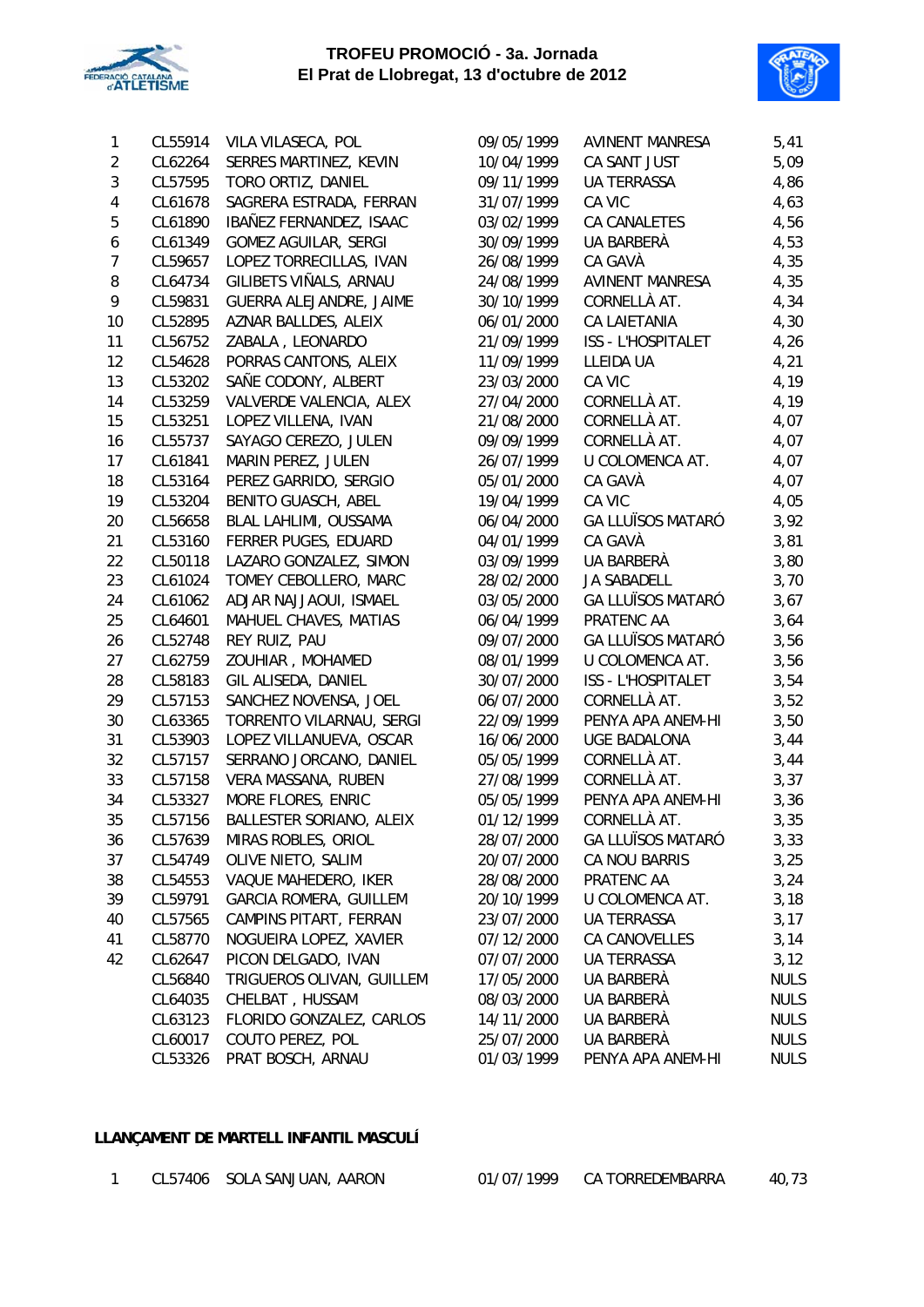



| 2  | CL58800 | TORIJA VAZQUEZ, DANIEL         | 22/06/1999 | U COLOMENCA AT.          | 37,43 |
|----|---------|--------------------------------|------------|--------------------------|-------|
| 3  | CL53205 | MARTINEZ SALVANS, ENRIC        | 27/02/1999 | CA VIC                   | 32,87 |
| 4  | CL50412 | NOGUERA TRABALON, DANIEL       | 16/06/1999 | CORNELLÀ AT.             | 30,07 |
| 5  | CL61349 | <b>GOMEZ AGUILAR, SERGI</b>    | 30/09/1999 | <b>UA BARBERÀ</b>        | 25,44 |
| 6  | CL53160 | <b>FERRER PUGES, EDUARD</b>    | 04/01/1999 | CA GAVÀ                  | 25,03 |
| 7  | CL58583 | AYATS FONT, SALVADOR           | 20/02/2000 | CA VIC                   | 23,70 |
| 8  | CL57157 | SERRANO JORCANO, DANIEL        | 05/05/1999 | CORNELLÀ AT.             | 20,84 |
| 9  | CL57639 | MIRAS ROBLES, ORIOL            | 28/07/2000 | <b>GA LLUÏSOS MATARÓ</b> | 18,48 |
| 10 | CL57158 | VERA MASSANA, RUBEN            | 27/08/1999 | CORNELLÀ AT.             | 17,90 |
| 11 | CL54553 | VAQUE MAHEDERO, IKER           | 28/08/2000 | PRATENC AA               | 17,06 |
| 12 | CL59831 | <b>GUERRA ALEJANDRE, JAIME</b> | 30/10/1999 | CORNELLÀ AT.             | 15,29 |
| 13 | CL53251 | LOPEZ VILLENA, IVAN            | 21/08/2000 | CORNELLÀ AT.             | 14,43 |
| 14 | CL61024 | TOMEY CEBOLLERO, MARC          | 28/02/2000 | <b>JA SABADELL</b>       | 14,05 |
| 15 | CL57385 | SANCHEZ POL, MARC              | 13/05/2000 | <b>CA MALGRAT</b>        | 11,18 |
| 16 | CL61062 | ADJAR NAJJAOUI, ISMAEL         | 03/05/2000 | <b>GA LLUÏSOS MATARÓ</b> | 9,85  |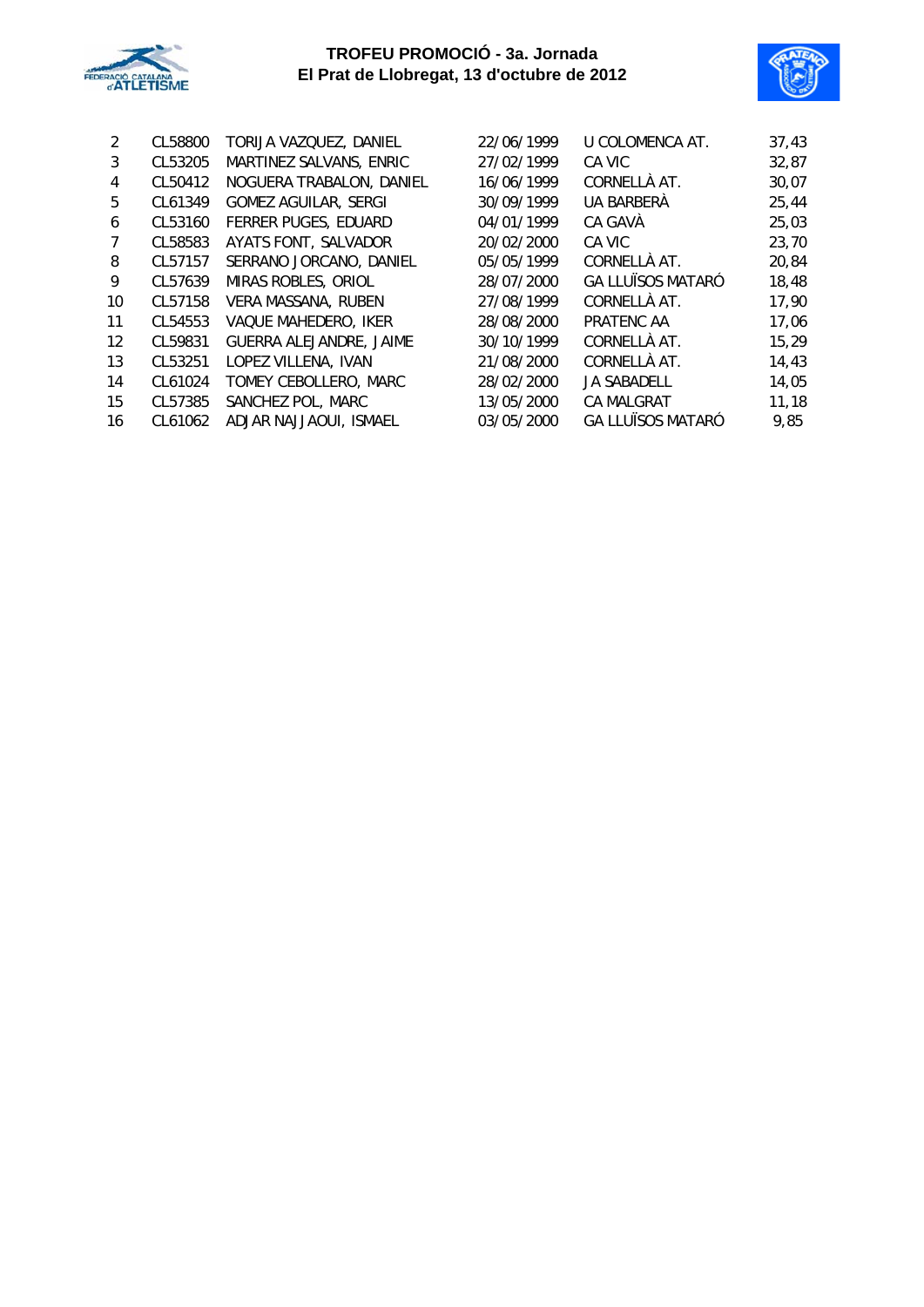



### **1000 METRES LLISOS INFANTIL FEMENÍ**

| 1a. Sèrie               |         |                                    |            |                          |          |
|-------------------------|---------|------------------------------------|------------|--------------------------|----------|
| 1                       | CL53112 | VIUDEZ CHECA, NURIA                | 18/01/2000 | ISS - L'HOSPITALET       | 3, 23, 4 |
| $\sqrt{2}$              | CL64731 | COLELL TRASSERRA, LAURA            | 09/07/1999 | <b>AVINENT MANRESA</b>   | 3,34,6   |
| $\sqrt{3}$              | CL55220 | GARCIA HOMBRAVELLA, CARLA          | 22/05/2000 | ISS - L'HOSPITALET       | 3,34,9   |
| $\pmb{4}$               | CL60550 | ALONSO SUAREZ, NEREA               | 05/04/1999 | ISS - L'HOSPITALET       | 3, 35, 1 |
| 5                       | CL62721 | PUERTA GARCIA, JULIA               | 06/07/2000 | <b>UA TERRASSA</b>       | 3, 35, 5 |
| $\boldsymbol{6}$        | CL53411 | FONT GIRONES, PAULA                | 26/06/2000 | CORNELLÀ AT.             | 3,38,7   |
| $\overline{7}$          | CL50407 | CARRASCO MARTIN, MARINA            | 18/03/1999 | CORNELLÀ AT.             | 3,40,1   |
| $\, 8$                  | CL53858 | MARTIN PUJOL, GEMMA                | 16/06/1999 | <b>AVINENT MANRESA</b>   | 3,54,5   |
| 9                       | CL56727 | GEA GONZALEZ, MARINA               | 05/04/1999 | UA BARBERÀ               | 3,56,6   |
| 10                      | CL63650 | MARTINEZ VILLENA, CELIA            | 08/06/1999 | CORNELLÀ AT.             | 3, 57, 1 |
| 11                      | CL55177 | REINA MARTINEZ, NURIA              | 03/11/1999 | <b>GA LLUÏSOS MATARÓ</b> | 3, 57, 4 |
| 12                      | CL53919 | VIZCAINO ESTRADA, JULIA            | 07/04/2000 | CA CANALETES             | 3,58,5   |
| 13                      | CL50410 | MARTINEZ SANCHEZ, ELENA            | 11/03/1999 | CORNELLÀ AT.             | 3,59,5   |
| 14                      | CL52752 | MARTINEZ CAMPOY, MARIA             | 29/09/2000 | <b>GA LLUÏSOS MATARÓ</b> | 4, 10, 0 |
| 15                      | CL53169 | ROVIRA RINCON, IRENE               | 19/02/1999 | CA GAVÀ                  | 4,17,8   |
| 2a. Sèrie               |         |                                    |            |                          |          |
| 1                       | CL60108 | STEPHENS CO, GEENA                 | 19/08/1999 | UA TERRASSA              | 3, 21, 8 |
| $\sqrt{2}$              | CL63391 | MORENO VILLAECIJA, RAQUEL          | 02/02/1999 | ISS - L'HOSPITALET       | 3,26,9   |
| $\sqrt{3}$              | CL63578 | BELMONTE MOLINA, IRINA             | 16/06/2000 | CA SANT BOI              | 3, 34, 3 |
| $\pmb{4}$               | CL60665 | BOUNOUAR RAUGUI, CHAIMA            | 30/09/1999 | ISS - L'HOSPITALET       | 3,41,9   |
| $\mathbf 5$             | CL59796 | JULVE PEREZ, ELENA                 | 08/12/2000 | U COLOMENCA AT.          | 3,46,7   |
| $\boldsymbol{6}$        | CL53449 | ROSA FERRER, CLARA ISABEL          | 19/09/2000 | <b>UGE BADALONA</b>      | 3,52,0   |
| $\overline{7}$          | CL57870 | M'SIMAR BEN OUALID, OUMAYMA        | 29/03/2000 | CA CANOVELLES            | 3,54,7   |
| $\, 8$                  | CL53409 | DE TORRES GIMENO, JULIA            | 14/07/2000 | CORNELLÀ AT.             | 3,55,2   |
| 9                       | CL59835 | MARTINEZ GONZALEZ, CARLA           | 02/03/1999 | CORNELLÀ AT.             | 3, 57, 2 |
| 10                      | CL58640 | LATORRE FLATLEY, LAURA             | 14/06/1999 | CA CANOVELLES            | 4,04,3   |
| 11                      | CL53277 | COMINO AMOR, MARTA                 | 20/01/2000 | UA BARBERÀ               | 4,04,7   |
| 12                      | CL55844 | SERRANO RAMIREZ, SOFIA             | 27/10/2000 | UA BARBERÀ               | 4,05,0   |
| 13                      | CL57871 | POCH RAPOSO, LARA                  | 02/11/1999 | CA CANOVELLES            | 4,06,5   |
| 14                      | CL55173 | DE PACO CASTAÑO, MONTSE            | 03/07/1999 | <b>GA LLUÏSOS MATARÓ</b> | 4, 14, 4 |
| 15                      | CL63021 | GOMEZ BLAZQUEZ, ANDREA             | 06/01/1999 | CA CANOVELLES            | 4,17,4   |
|                         |         | 220 METRES TANQUES INFANTIL FEMENÍ |            |                          |          |
| 1a. Sèrie               |         |                                    |            |                          |          |
| 1                       | CL55934 | TORRESCASANA AMADOR, CLAUDIA       | 20/07/2000 | <b>AVINENT MANRESA</b>   | 35,8     |
| $\sqrt{2}$              | CL50407 | CARRASCO MARTIN, MARINA            | 18/03/1999 | CORNELLÀ AT.             | 36,1     |
| $\mathbf{3}$            | CL58371 | GIROL REBORDOSA, LAURA             | 13/05/1999 | CORNELLÀ AT.             | 36,4     |
| $\pmb{4}$               | CL64510 | FARRES PADROS, LAURA               | 02/05/1999 | <b>AVINENT MANRESA</b>   | 38,7     |
| $\mathbf 5$             | CL57224 | DEIROS FERNANDEZ, PAULA            | 30/11/1999 | CA LAIETANIA             | 39,8     |
| 6                       | CL63896 | CANAL FERNANDEZ, ANDREA            | 10/04/1999 | UA TERRASSA              | 41,5     |
|                         |         |                                    |            |                          |          |
| 2a. Sèrie               |         |                                    |            |                          |          |
| $\mathbf{1}$            | CL60562 | GONZALEZ HERNÁNDEZ, SARA           | 10/02/2000 | ISS - L'HOSPITALET       | 35,1     |
| $\sqrt{2}$              | CL61889 | PALA LORENTE, EMMA                 | 17/03/1999 | <b>GA LLUÏSOS MATARÓ</b> | 35,7     |
| 3                       | CL63578 | BELMONTE MOLINA, IRINA             | 16/06/2000 | CA SANT BOI              | 36,7     |
| $\overline{\mathbf{4}}$ | CL50410 | MARTINEZ SANCHEZ, ELENA            | 11/03/1999 | CORNELLÀ AT.             | 37,9     |
| 5                       | CL63650 | MARTINEZ VILLENA, CELIA            | 08/06/1999 | CORNELLÀ AT.             | 38,3     |

6 CL57145 BIENEFELD , ISABEL 23/04/2000 CORNELLÀ AT. 39,2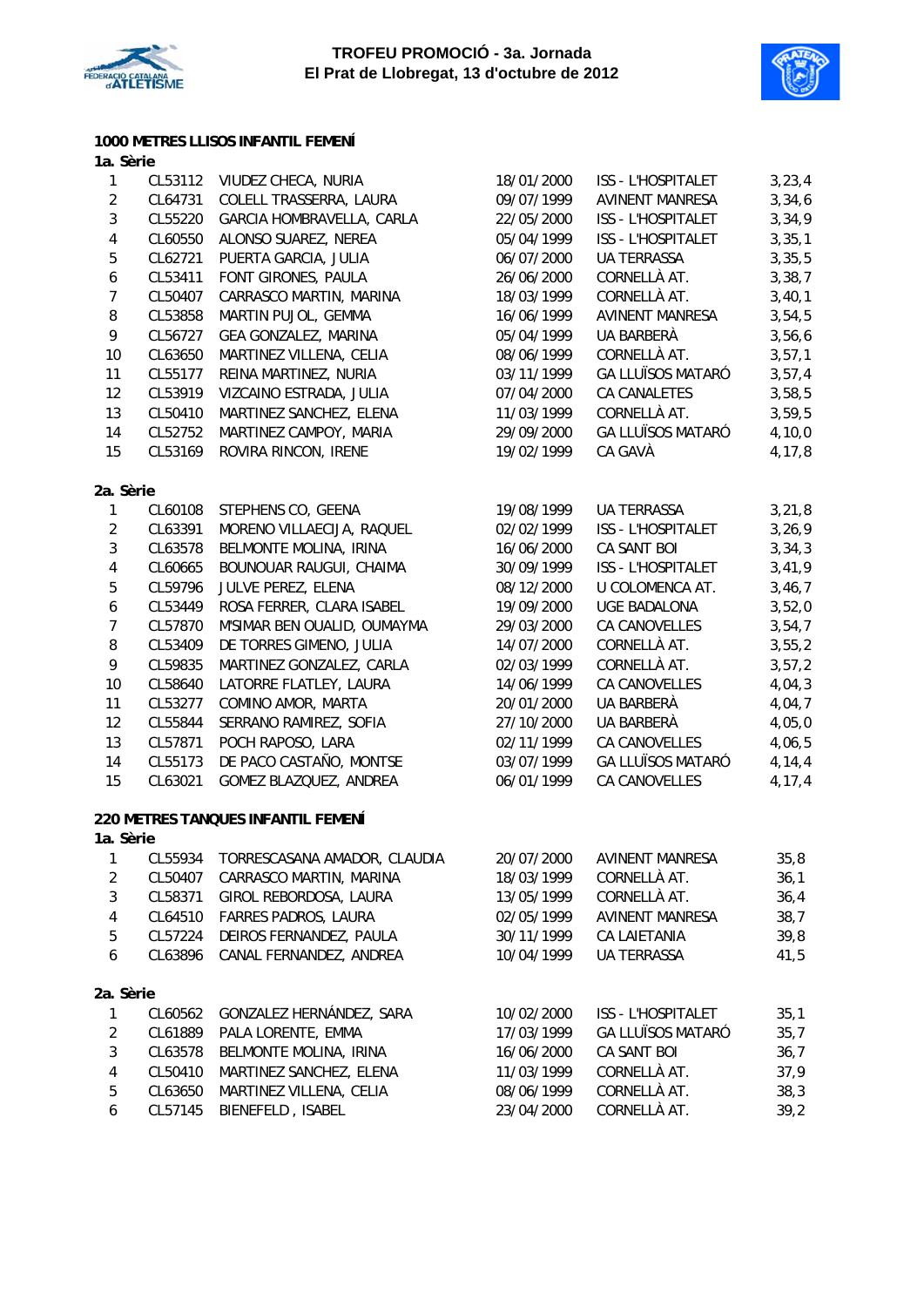



### **3a. Sèrie**

| 1                       | CL53320 | GALLEGO SOTELO, SARA                  | 11/10/2000 | CE UNIVERSITARI          | 34,7        |
|-------------------------|---------|---------------------------------------|------------|--------------------------|-------------|
| $\overline{c}$          | CL58007 | VEGA PALOMINO, MARIA                  | 02/11/1999 | CA SANT BOI              | 38,4        |
| $\mathbf{3}$            | CL59897 | MARTINEZ GARCIA, LOLA                 | 18/11/2000 | CA SANT JUST             | 38,6        |
| $\overline{\mathbf{4}}$ | CL53409 | DE TORRES GIMENO, JULIA               | 14/07/2000 | CORNELLÀ AT.             | 43,2        |
| 5                       | CL59835 | MARTINEZ GONZALEZ, CARLA              | 02/03/1999 | CORNELLÀ AT.             | 43,4        |
| 4a. Sèrie               |         |                                       |            |                          |             |
| $\mathbf{1}$            | CL62112 | ESTEVE GARCIA, ARIADNA                | 11/01/2000 | CA GAVÀ                  | 39,8        |
| $\overline{2}$          | CL53449 | ROSA FERRER, CLARA ISABEL             | 19/09/2000 | <b>UGE BADALONA</b>      | 41,5        |
| 3                       | CL59796 | JULVE PEREZ, ELENA                    | 08/12/2000 | U COLOMENCA AT.          | 42,5        |
| $\overline{\mathbf{4}}$ | CL63289 | CARO RUIZ, SARA                       | 25/10/1999 | U COLOMENCA AT.          | 43,4        |
| 5                       |         | CL53170 VERDEGUER MOMOT, ELISA        | 26/11/1999 | CA GAVÀ                  | 44,5        |
|                         |         | 1000 METRES OBSTACLES INFANTIL FEMENÍ |            |                          |             |
| $\mathbf{1}$            |         | CL53208 AGUILAR BRUCH, JANA           | 29/03/2000 | CA VIC                   | 3, 30, 1    |
| $\overline{2}$          | CL58371 | GIROL REBORDOSA, LAURA                | 13/05/1999 | CORNELLÀ AT.             | 3, 34, 8    |
| 3                       | CL58175 | VILA PLAZA, LAURA                     | 15/01/2000 | CORNELLÀ AT.             | 3, 36, 2    |
| $\overline{\mathbf{4}}$ | CL63578 | BELMONTE MOLINA, IRINA                | 16/06/2000 | CA SANT BOI              | 3,42,7      |
| 5                       | CL55173 | DE PACO CASTAÑO, MONTSE               | 03/07/1999 | <b>GA LLUÏSOS MATARÓ</b> | 4,33,5      |
|                         |         | SALT D'ALÇADA INFANTIL FEMENÍ         |            |                          |             |
| $\mathbf{1}$            | CL53896 | REBOREDO DONATO, IRENE                | 21/11/1999 | <b>GA LLUÏSOS MATARÓ</b> | 1,41        |
| $\overline{\mathbf{c}}$ | CL50114 | CRUEL PONS, AINOA                     | 30/03/1999 | UA BARBERÀ               | 1,38        |
| 3                       | CL55931 | MEHAND EL HANKARI, SALMA              | 08/08/2000 | <b>AVINENT MANRESA</b>   | 1,38        |
| 4                       | CL52039 | GARCIA PUIGBO, ARIADNA                | 30/05/1999 | <b>AVINENT MANRESA</b>   | 1,35        |
| 5                       | CL57634 | DIAZ CALAF, RUTH                      | 13/04/1999 | <b>GA LLUÏSOS MATARÓ</b> | 1,35        |
| 6                       | CL61889 | PALA LORENTE, EMMA                    | 17/03/1999 | <b>GA LLUÏSOS MATARÓ</b> | 1,30        |
| $\overline{7}$          | CL56522 | DESCALZO REBOLLO, ANGELA              | 04/03/1999 | PRATENC AA               | 1,30        |
| $\overline{7}$          | CL58224 | VEGA PALACIO, LUCIANA-MARIA           | 28/12/1999 | UA BARBERÀ               | 1,30        |
| $\overline{7}$          | CL64510 | <b>FARRES PADROS, LAURA</b>           | 02/05/1999 | <b>AVINENT MANRESA</b>   | 1,30        |
| 10                      | CL57145 | BIENEFELD, ISABEL                     | 23/04/2000 | CORNELLÀ AT.             | 1,30        |
| 11                      | CL58007 | VEGA PALOMINO, MARIA                  | 02/11/1999 | CA SANT BOI              | 1,30        |
| 12                      | CL55934 | TORRESCASANA AMADOR, CLAUDIA          | 20/07/2000 | <b>AVINENT MANRESA</b>   | 1,25        |
| 13                      | CL50410 | MARTINEZ SANCHEZ, ELENA               | 11/03/1999 | CORNELLÀ AT.             | 1,25        |
| 13                      | CL64732 | FELIU CATALAN, ANNA                   | 22/06/1999 | <b>AVINENT MANRESA</b>   | 1,25        |
| 15                      | CL50407 | CARRASCO MARTIN, MARINA               | 18/03/1999 | CORNELLÀ AT.             | 1,25        |
| 16                      | CL58371 | GIROL REBORDOSA, LAURA                | 13/05/1999 | CORNELLÀ AT.             | 1,25        |
| 17                      | CL62721 | PUERTA GARCIA, JULIA                  | 06/07/2000 | UA TERRASSA              | 1,25        |
| 18                      | CL57482 | ARISO GRACIA, MAR                     | 13/01/2000 | <b>AVINENT MANRESA</b>   | 1,25        |
| 19                      | CL57483 | BALLARIN RUBINART, IRENE              | 18/04/2000 | <b>AVINENT MANRESA</b>   | 1,25        |
| 20                      | CL63896 | CANAL FERNANDEZ, ANDREA               | 10/04/1999 | <b>UA TERRASSA</b>       | 1,25        |
| 21                      | CL63650 | MARTINEZ VILLENA, CELIA               | 08/06/1999 | CORNELLÀ AT.             | 1,20        |
| 22                      | CL53277 | COMINO AMOR, MARTA                    | 20/01/2000 | UA BARBERÀ               | 1,15        |
| 23                      | CL55844 | SERRANO RAMIREZ, SOFIA                | 27/10/2000 | UA BARBERÀ               | 1,15        |
| 24                      | CL58175 | VILA PLAZA, LAURA                     | 15/01/2000 | CORNELLÀ AT.             | <b>NULS</b> |
|                         | CL59835 | MARTINEZ GONZALEZ, CARLA              | 02/03/1999 | CORNELLÀ AT.             | <b>NULS</b> |
|                         | CL60108 | STEPHENS CO, GEENA                    | 19/08/1999 | UA TERRASSA              | <b>NULS</b> |
|                         | CL61095 | <b>BALTIC FLORES, INES-IVY</b>        | 20/03/1999 | CA GAVÀ                  | <b>NULS</b> |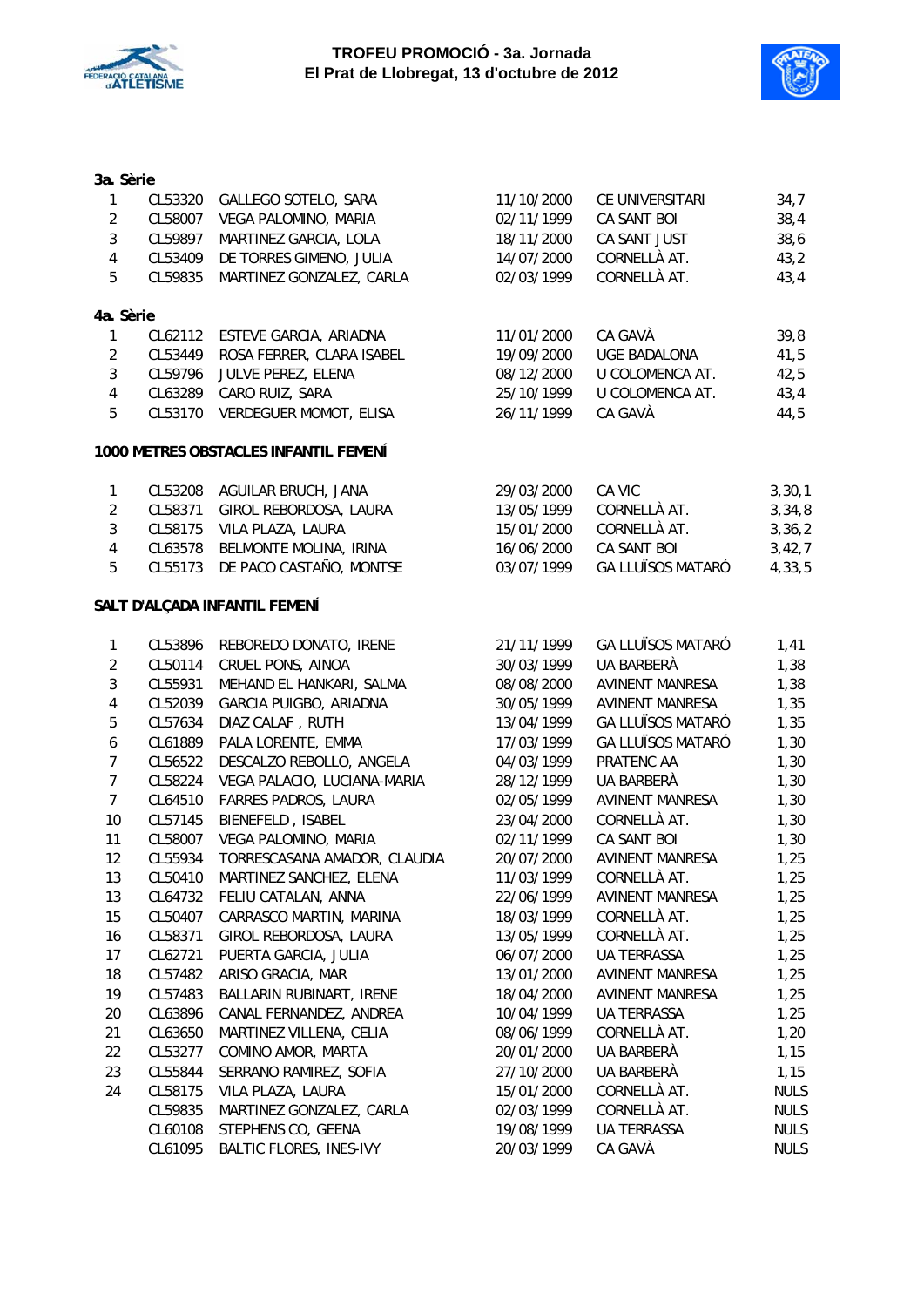



### **SALT DE LLARGADA INFANTIL FEMENÍ**

| $\mathbf 1$      | CL61889 | PALA LORENTE, EMMA             | 17/03/1999 | <b>GA LLUÏSOS MATARÓ</b> | 4,66        |
|------------------|---------|--------------------------------|------------|--------------------------|-------------|
| $\sqrt{2}$       | CL53896 | REBOREDO DONATO, IRENE         | 21/11/1999 | <b>GA LLUÏSOS MATARÓ</b> | 4,45        |
| $\mathfrak{Z}$   | CL63650 | MARTINEZ VILLENA, CELIA        | 08/06/1999 | CORNELLÀ AT.             | 4,25        |
| $\overline{4}$   | CL50114 | CRUEL PONS, AINOA              | 30/03/1999 | UA BARBERÀ               | 4,21        |
| $\mathbf 5$      | CL53320 | GALLEGO SOTELO, SARA           | 11/10/2000 | CE UNIVERSITARI          | 4,19        |
| $\boldsymbol{6}$ | CL55602 | LOZANO PEREZ, ANNA             | 02/06/1999 | <b>AVINENT MANRESA</b>   | 4,17        |
| $\overline{7}$   | CL50407 | CARRASCO MARTIN, MARINA        | 18/03/1999 | CORNELLÀ AT.             | 4,14        |
| 8                | CL57634 | DIAZ CALAF, RUTH               | 13/04/1999 | <b>GA LLUÏSOS MATARÓ</b> | 4,14        |
| 9                | CL56522 | DESCALZO REBOLLO, ANGELA       | 04/03/1999 | PRATENC AA               | 4,08        |
| 10               | CL55934 | TORRESCASANA AMADOR, CLAUDIA   | 20/07/2000 | <b>AVINENT MANRESA</b>   | 4,07        |
| 11               | CL58371 | GIROL REBORDOSA, LAURA         | 13/05/1999 | CORNELLÀ AT.             | 4,06        |
| 12               | CL52039 | GARCIA PUIGBO, ARIADNA         | 30/05/1999 | <b>AVINENT MANRESA</b>   | 4,06        |
| 13               | CL57145 | BIENEFELD, ISABEL              | 23/04/2000 | CORNELLÀ AT.             | 3,99        |
| 14               | CL60562 | GONZALEZ HERNÁNDEZ, SARA       | 10/02/2000 | ISS - L'HOSPITALET       | 3,98        |
| 15               | CL58494 | CASAS DIAZ, ELISA              | 15/07/1999 | UA BARBERÀ               | 3,97        |
| 16               | CL57483 | BALLARIN RUBINART, IRENE       | 18/04/2000 | <b>AVINENT MANRESA</b>   | 3,88        |
| 17               | CL58007 | VEGA PALOMINO, MARIA           | 02/11/1999 | <b>CA SANT BOI</b>       | 3,86        |
| 18               | CL61095 | <b>BALTIC FLORES, INES-IVY</b> | 20/03/1999 | CA GAVÀ                  | 3,85        |
| 19               | CL64732 | FELIU CATALAN, ANNA            | 22/06/1999 | <b>AVINENT MANRESA</b>   | 3,82        |
| 20               | CL62721 | PUERTA GARCIA, JULIA           | 06/07/2000 | <b>UA TERRASSA</b>       | 3,81        |
| 21               | CL60550 | ALONSO SUAREZ, NEREA           | 05/04/1999 | ISS - L'HOSPITALET       | 3,71        |
| 22               | CL50410 | MARTINEZ SANCHEZ, ELENA        | 11/03/1999 | CORNELLÀ AT.             | 3,70        |
| 23               | CL57482 | ARISO GRACIA, MAR              | 13/01/2000 | <b>AVINENT MANRESA</b>   | 3,70        |
| 24               | CL57224 | DEIROS FERNANDEZ, PAULA        | 30/11/1999 | CA LAIETANIA             | 3,68        |
| 25               | CL62190 | SELLARÉS ALTAMIRA, JUDIT       | 13/04/2000 | <b>AVINENT MANRESA</b>   | 3,68        |
| 26               | CL64510 | FARRES PADROS, LAURA           | 02/05/1999 | AVINENT MANRESA          | 3,67        |
| 27               | CL58224 | VEGA PALACIO, LUCIANA-MARIA    | 28/12/1999 | UA BARBERÀ               | 3,64        |
| 28               | CL59897 | MARTINEZ GARCIA, LOLA          | 18/11/2000 | CA SANT JUST             | 3,63        |
| 29               | CL53169 | ROVIRA RINCON, IRENE           | 19/02/1999 | CA GAVÀ                  | 3,62        |
| 30               | CL63390 | LUBAKI BOTITA, MEDELENE        | 07/07/2000 | ISS - L'HOSPITALET       | 3,53        |
| 31               | CL62112 | ESTEVE GARCIA, ARIADNA         | 11/01/2000 | CA GAVÀ                  | 3,51        |
| 32               | CL60108 | STEPHENS CO, GEENA             | 19/08/1999 | <b>UA TERRASSA</b>       | 3,45        |
| 33               | CL63896 | CANAL FERNANDEZ, ANDREA        | 10/04/1999 | <b>UA TERRASSA</b>       | 3,39        |
| 34               | CL59796 | JULVE PEREZ, ELENA             | 08/12/2000 | U COLOMENCA AT.          | 3,32        |
| 35               | CL53409 | DE TORRES GIMENO, JULIA        | 14/07/2000 | CORNELLÀ AT.             | 3,26        |
| 36               | CL58175 | VILA PLAZA, LAURA              | 15/01/2000 | CORNELLÀ AT.             | 3,22        |
| 37               | CL52752 | MARTINEZ CAMPOY, MARIA         | 29/09/2000 | <b>GA LLUÏSOS MATARÓ</b> | 3,13        |
|                  | CL56727 | GEA GONZALEZ, MARINA           | 05/04/1999 | UA BARBERÀ               | <b>NULS</b> |
|                  | CL55173 | DE PACO CASTAÑO, MONTSE        | 03/07/1999 | <b>GA LLUÏSOS MATARÓ</b> | <b>NULS</b> |
|                  | CL63289 | CARO RUIZ, SARA                | 25/10/1999 | U COLOMENCA AT.          | <b>NULS</b> |
|                  | CL53449 | ROSA FERRER, CLARA ISABEL      | 19/09/2000 | <b>UGE BADALONA</b>      | <b>NULS</b> |
|                  |         |                                |            |                          |             |

### **LLANÇAMENT DE JAVELINA INFANTIL FEMENÍ**

|  | CL61889 PALA LORENTE, EMMA       | 17/03/1999 | GA LLUÏSOS MATARÓ | 28.29 |
|--|----------------------------------|------------|-------------------|-------|
|  | CL62190 SELLARÉS ALTAMIRA, JUDIT | 13/04/2000 | AVINENT MANRESA   | 22,47 |
|  | CL60562 GONZALEZ HERNÁNDEZ, SARA |            |                   | 21.90 |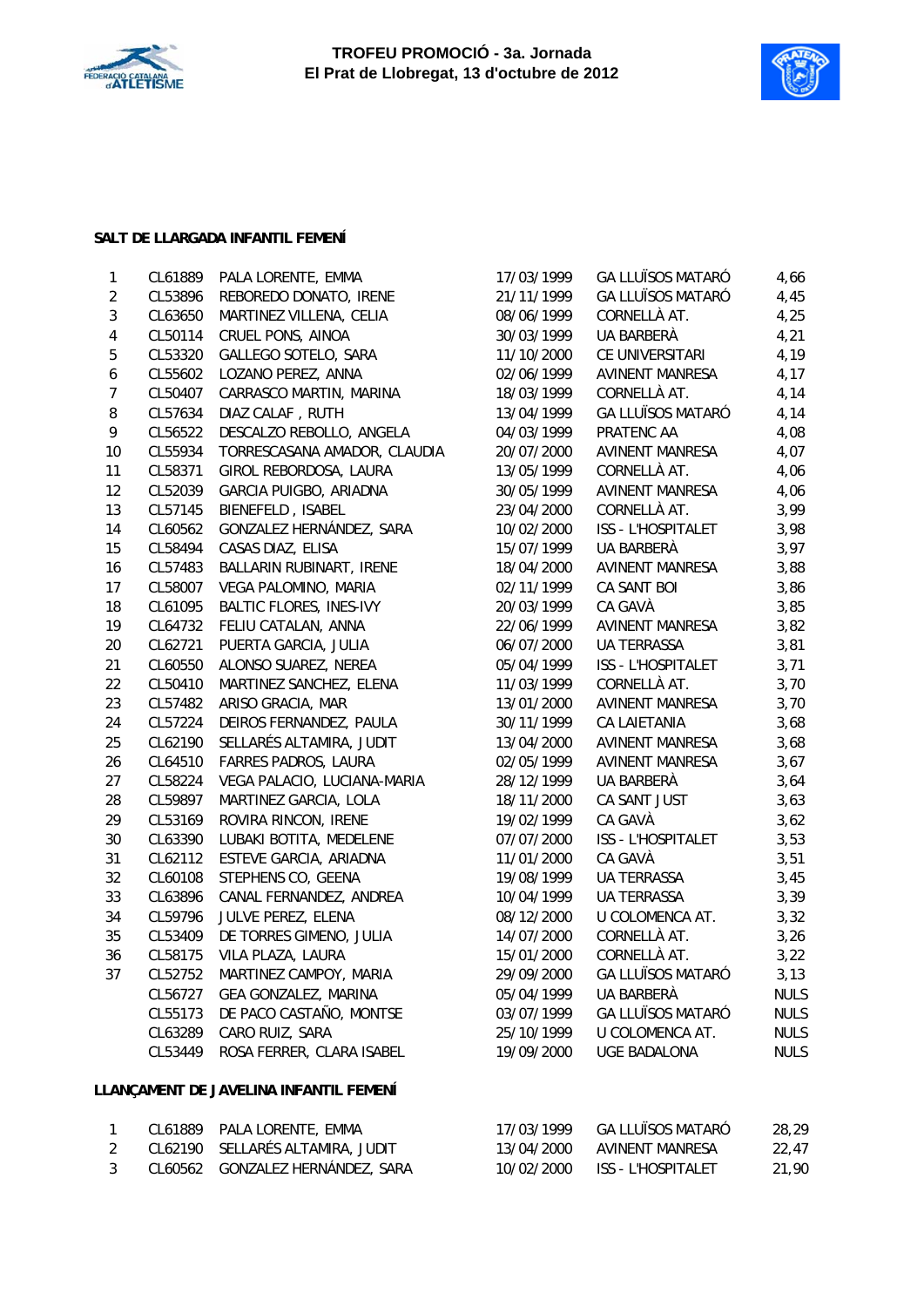



| 4               | CL61095 | BALTIC FLORES, INES-IVY        | 20/03/1999 | CA GAVÀ                  | 20,79  |
|-----------------|---------|--------------------------------|------------|--------------------------|--------|
| 5               | CL55934 | TORRESCASANA AMADOR, CLAUDIA   | 20/07/2000 | <b>AVINENT MANRESA</b>   | 17,69  |
| 6               | CL63289 | CARO RUIZ, SARA                | 25/10/1999 | U COLOMENCA AT.          | 13, 13 |
| $7\phantom{.0}$ | CL53170 | <b>VERDEGUER MOMOT, ELISA</b>  | 26/11/1999 | CA GAVÀ                  | 12,90  |
| 8               | CL56727 | GEA GONZALEZ, MARINA           | 05/04/1999 | UA BARBERÀ               | 11,66  |
| 9               | CL58494 | CASAS DIAZ, ELISA              | 15/07/1999 | UA BARBERÀ               | 11,40  |
| 10              |         | CL52752 MARTINEZ CAMPOY, MARIA | 29/09/2000 | <b>GA LLUÏSOS MATARÓ</b> | 8.00   |
|                 |         |                                |            |                          |        |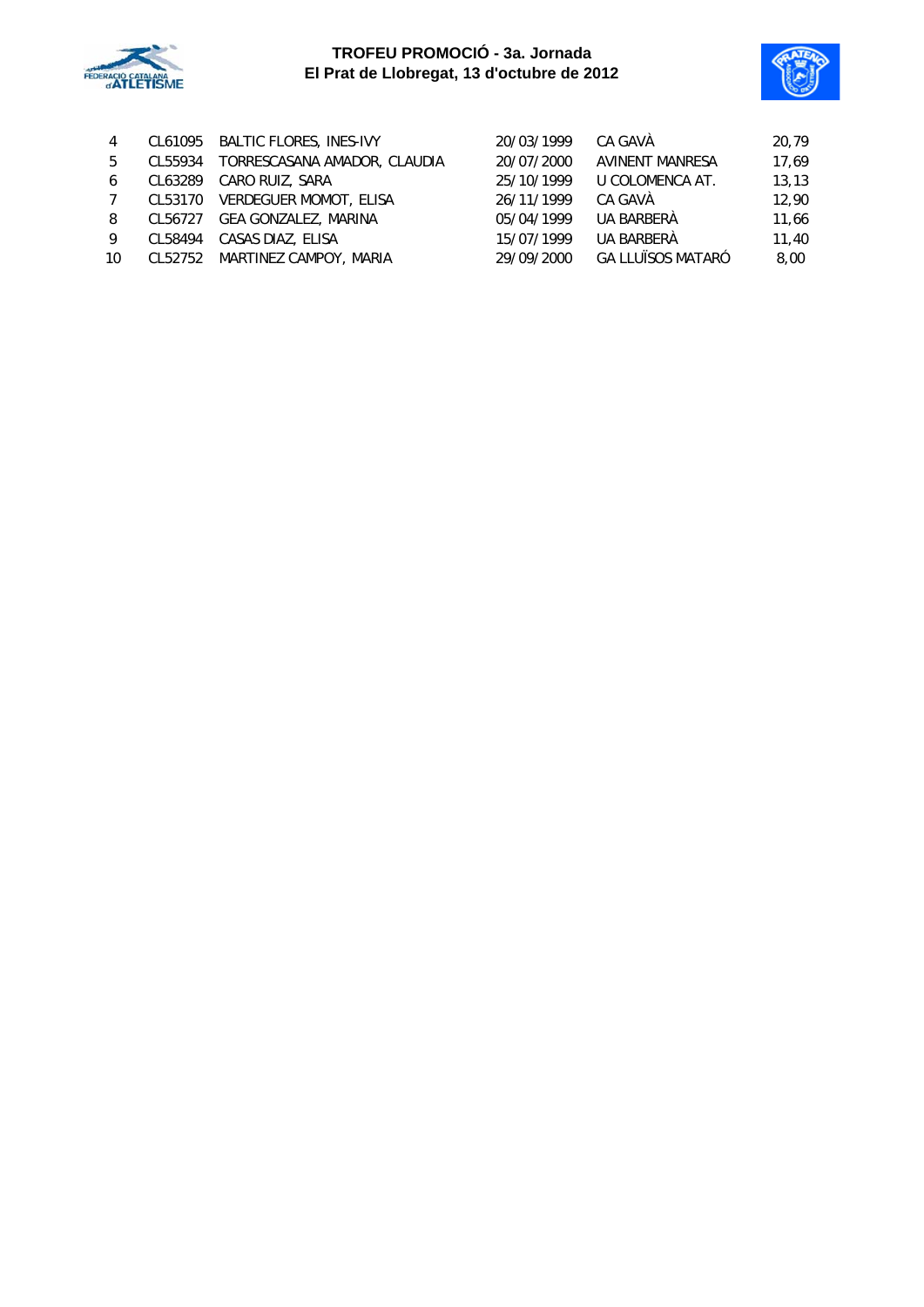



#### **60 METRES TANQUES ALEVÍ MASCULÍ**

| 1a. Sèrie        |         |                              |            |                          |       |
|------------------|---------|------------------------------|------------|--------------------------|-------|
| $\mathbf{1}$     | CL59422 | URPINELL AYNES, ROBERT       | 16/06/2001 | UA TERRASSA              | 10,2  |
| $\overline{2}$   | CL59411 | RODRIGUEZ CUCURELLA, LLUC    | 31/08/2001 | <b>UA TERRASSA</b>       | 10,9  |
| $\mathbf{3}$     | CL60252 | <b>BASSAS GARRITY, MARIO</b> | 09/09/2001 | CE UNIVERSITARI          | 11,9  |
| $\sqrt{4}$       | CL57557 | ALCANTARA FERNANDEZ, MARC    | 07/10/2001 | <b>UA TERRASSA</b>       | 12,1  |
| 5                | CL63364 | VELASCO TELLO, RAUL          | 26/02/2002 | PENYA APA ANEM-HI        | 13,3  |
| 2a. Sèrie        |         |                              |            |                          |       |
| $\mathbf{1}$     | CL57965 | MATA MARTY, PAU              | 23/02/2002 | <b>UGE BADALONA</b>      | 10,3  |
| $\overline{2}$   | CL55587 | DE ARRIBA CERAROLS, ARNAU    | 04/04/2001 | <b>AVINENT MANRESA</b>   | 10,6  |
| $\sqrt{3}$       | CL63330 | PUIG BLANCO, AREGA           | 30/09/2001 | <b>GA LLUÏSOS MATARÓ</b> | 10, 8 |
| $\pmb{4}$        | CL62114 | GARCIA CARRETERO, OSCAR      | 10/08/2001 | CA GAVÀ                  | 11,0  |
| $\sqrt{5}$       | CL54758 | DE LA HOZ GARCIA, DANIEL     | 14/04/2001 | <b>CA NOU BARRIS</b>     | 11,3  |
| $\boldsymbol{6}$ | CL58191 | ALBARRAN ROCA, MARTI         | 13/08/2002 | UA BARBERÀ               | 13,5  |
| 3a. Sèrie        |         |                              |            |                          |       |
| $\mathbf{1}$     | CL62126 | SANCHIS CORTES, RAFAEL       | 06/11/2001 | CA GAVÀ                  | 10, 5 |
| $\sqrt{2}$       | CL57355 | COTONAT DONAT, ERNEST        | 19/05/2001 | CE UNIVERSITARI          | 10,8  |
| $\mathfrak{Z}$   | CL58200 | GEA GONZALEZ, JOAN           | 04/04/2002 | UA BARBERÀ               | 11,0  |
| $\sqrt{4}$       | CL59844 | TAULATS BRAOS, GERARD        | 25/10/2001 | CORNELLÀ AT.             | 11,2  |
| $\mathbf 5$      | CL63363 | GARCIA MORALES, ALEJANDRO    | 10/02/2002 | PENYA APA ANEM-HI        | 11,6  |
| $\boldsymbol{6}$ | CL59042 | PUIG BESA, ADRIA             | 11/04/2001 | CA CALELLA               | 12,2  |
| 4a. Sèrie        |         |                              |            |                          |       |
| $\mathbf{1}$     | CL60470 | PANE ANIZ, JOAN              | 15/09/2002 | LLEIDA UA                | 10,7  |
| $\sqrt{2}$       | CL57514 | RAFI DVORACEK, ANDREAS       | 24/04/2002 | CE UNIVERSITARI          | 11,0  |
| $\sqrt{3}$       | CL59329 | <b>EGEA MANGIN, ALOIS</b>    | 23/11/2001 | CA GAVÀ                  | 11,3  |
| $\sqrt{4}$       | CL64741 | VILASECA BUXADE, MARC        | 07/06/2001 | <b>AVINENT MANRESA</b>   | 12,1  |
| 5                | CL63470 | CHUAN LLEONART, CARLOS       | 22/04/2001 | <b>GA LLUÏSOS MATARÓ</b> | 12,4  |
| 5a. Sèrie        |         |                              |            |                          |       |
| $\mathbf{1}$     | CL56199 | ESTEBAN AUDINA, ALBERT       | 13/07/2001 | CA GAVÀ                  | 10,7  |
| $\overline{2}$   | CL55184 | MIRMI MASRAMON, ARMAND       | 21/11/2001 | <b>GA LLUÏSOS MATARÓ</b> | 10,9  |
| $\sqrt{3}$       | CL57508 | LOPEZ VIDAL, ALBERT          | 20/02/2001 | CE UNIVERSITARI          | 11,2  |
| $\pmb{4}$        | CL62172 | LASHERAS COLOME, RICARD      | 12/02/2001 | <b>AVINENT MANRESA</b>   | 11,4  |
| 5                | CL58948 | MOGAS MORALES, ROGER         | 08/04/2002 | PRATENC AA               | 13,0  |
| 6                | CL58220 | SANCHEZ LOPEZ, ERIC          | 03/03/2002 | UA BARBERÀ               | 13,0  |
| 6a. Sèrie        |         |                              |            |                          |       |
| $\mathbf{1}$     | CL63322 | FERNANDEZ PERSONAT, MARC     | 28/02/2002 | <b>GA LLUÏSOS MATARÓ</b> | 10,7  |
| $\overline{2}$   | CL62108 | EGEA MANGIN, EVAN            | 23/11/2001 | CA GAVÀ                  | 10,7  |
| $\mathbf{3}$     | CL58950 | MONTES LOPEZ, MARIO          | 20/02/2002 | PRATENC AA               | 11,0  |
| $\overline{4}$   | CL57042 | ABAVIS VIVES, NIKOS          | 10/04/2002 | CA GAVÀ                  | 11,2  |
| 5                | CL63336 | SEDANO GUIMERANS, DAVID      | 05/08/2002 | <b>GA LLUÏSOS MATARÓ</b> | 11,7  |
| 7a. Sèrie        |         |                              |            |                          |       |
| $\mathbf{1}$     | CL55185 | BALLESTA LOPEZ, VICTOR       | 02/12/2001 | <b>GA LLUÏSOS MATARÓ</b> | 11,1  |
| $\overline{2}$   | CL57285 | CARRASCO VILASECA, GERARD    | 24/10/2002 | ISS - L'HOSPITALET       | 11,5  |
| $\mathbf{3}$     | CL59336 | MCGRATH BENITO, PAUL         | 07/03/2002 | CA GAVÀ                  | 11,9  |
| 4                | CL62113 | ESTEVE GARCIA, GUILLEM       | 06/12/2001 | CA GAVÀ                  | 13,4  |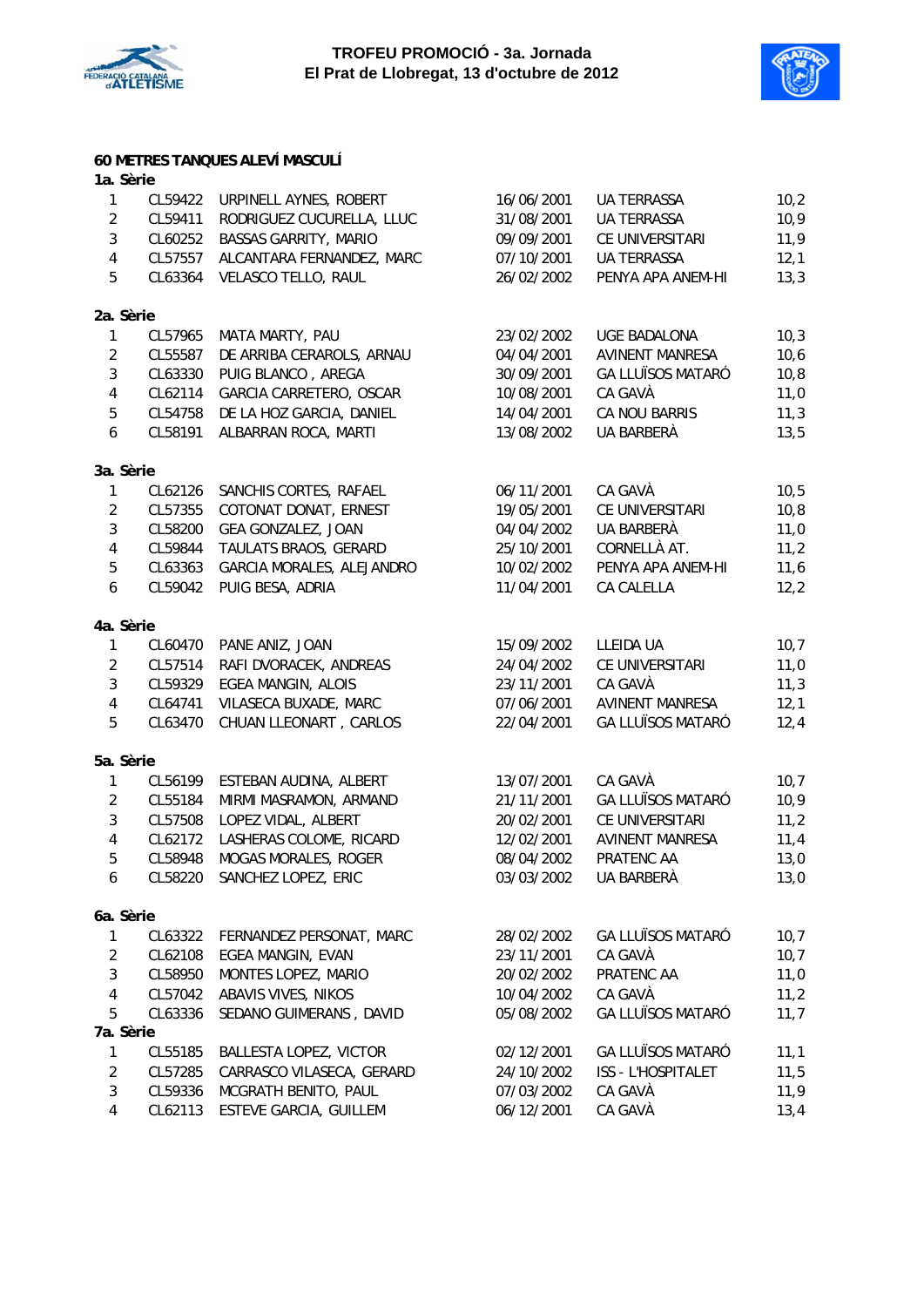



### **SALT D'ALÇADA ALEVÍ MASCULÍ**

| 1                       | CL57763 | FUENTES BRUSTENGA, GERARD     | 22/09/2001 | <b>CA GRANOLLERS</b>     | 1,36        |
|-------------------------|---------|-------------------------------|------------|--------------------------|-------------|
| $\overline{2}$          | CL63330 | PUIG BLANCO, AREGA            | 30/09/2001 | <b>GA LLUÏSOS MATARÓ</b> | 1,31        |
| 3                       | CL56199 | ESTEBAN AUDINA, ALBERT        | 13/07/2001 | CA GAVÀ                  | 1,31        |
| $\overline{\mathbf{4}}$ | CL62114 | GARCIA CARRETERO, OSCAR       | 10/08/2001 | CA GAVÀ                  | 1,25        |
| 5                       | CL57042 | ABAVIS VIVES, NIKOS           | 10/04/2002 | CA GAVÀ                  | 1,25        |
| 6                       | CL54758 | DE LA HOZ GARCIA, DANIEL      | 14/04/2001 | CA NOU BARRIS            | 1,20        |
| $\overline{7}$          | CL58200 | GEA GONZALEZ, JOAN            | 04/04/2002 | UA BARBERÀ               | 1,20        |
| 8                       | CL63322 | FERNANDEZ PERSONAT, MARC      | 28/02/2002 | <b>GA LLUÏSOS MATARÓ</b> | 1,20        |
| 9                       | CL59844 | TAULATS BRAOS, GERARD         | 25/10/2001 | CORNELLÀ AT.             | 1,15        |
| 10                      | CL59042 | PUIG BESA, ADRIA              | 11/04/2001 | <b>CA CALELLA</b>        | 1,15        |
| 11                      | CL57285 | CARRASCO VILASECA, GERARD     | 24/10/2002 | ISS - L'HOSPITALET       | 1,15        |
| 12                      | CL61145 | CORIS COBOS, VICTOR           | 14/02/2001 | CA SANT CELONI           | 1,10        |
| 12                      | CL57355 | COTONAT DONAT, ERNEST         | 19/05/2001 | CE UNIVERSITARI          | 1,10        |
| 14                      | CL57514 | RAFI DVORACEK, ANDREAS        | 24/04/2002 | CE UNIVERSITARI          | 1,10        |
| 15                      | CL57508 | LOPEZ VIDAL, ALBERT           | 20/02/2001 | CE UNIVERSITARI          | 1,10        |
| 16                      | CL63336 | SEDANO GUIMERANS, DAVID       | 05/08/2002 | <b>GA LLUÏSOS MATARÓ</b> | 1,10        |
| 16                      | CL59218 | <b>GUERRERO PLAZA, VICTOR</b> | 17/08/2001 | CA CANALETES             | 1,10        |
| 18                      | CL57965 | MATA MARTY, PAU               | 23/02/2002 | <b>UGE BADALONA</b>      | 1,05        |
| 19                      | CL62108 | EGEA MANGIN, EVAN             | 23/11/2001 | CA GAVÀ                  | 1,05        |
|                         | CL58950 | MONTES LOPEZ, MARIO           | 20/02/2002 | PRATENC AA               | 1,05        |
|                         | CL58948 | MOGAS MORALES, ROGER          | 08/04/2002 | PRATENC AA               | 1,05        |
| 22                      | CL55184 | MIRMI MASRAMON, ARMAND        | 21/11/2001 | <b>GA LLUÏSOS MATARÓ</b> | 1,05        |
|                         | CL59696 | ALBARRAN SANCHEZ, POL         | 13/01/2001 | CA NOU BARRIS            | <b>NULS</b> |
|                         | CL59336 | MCGRATH BENITO, PAUL          | 07/03/2002 | CA GAVÀ                  | <b>NULS</b> |
|                         | CL58191 | ALBARRAN ROCA, MARTI          | 13/08/2002 | UA BARBERÀ               | <b>NULS</b> |
|                         | CL58220 | SANCHEZ LOPEZ, ERIC           | 03/03/2002 | UA BARBERÀ               | <b>NULS</b> |
|                         | CL55185 | <b>BALLESTA LOPEZ, VICTOR</b> | 02/12/2001 | <b>GA LLUÏSOS MATARÓ</b> | <b>NULS</b> |
|                         | CL63470 | CHUAN LLEONART, CARLOS        | 22/04/2001 | <b>GA LLUÏSOS MATARÓ</b> | <b>NULS</b> |
|                         | CL62126 | SANCHIS CORTES, RAFAEL        | 06/11/2001 | CA GAVÀ                  | <b>NULS</b> |
|                         |         |                               |            |                          |             |

# **LLANÇAMENT DE PES ALEVÍ MASCULÍ**

| 1              | CL59696 | ALBARRAN SANCHEZ, POL         | 13/01/2001 | CA NOU BARRIS            | 10,24 |
|----------------|---------|-------------------------------|------------|--------------------------|-------|
| 2              | CL56663 | MARTINEZ SALVANS, CARLES      | 02/03/2001 | CA VIC                   | 8,46  |
| 3              | CL57965 | <b>MATA MARTY, PAU</b>        | 23/02/2002 | <b>UGE BADALONA</b>      | 7,17  |
| 4              | CL59412 | RODRIGUEZ DIEZ, PAU           | 10/05/2001 | <b>UA TERRASSA</b>       | 7.03  |
| 5              | CL61145 | CORIS COBOS, VICTOR           | 14/02/2001 | <b>CA SANT CELONI</b>    | 6,62  |
| 6              | CL57557 | ALCANTARA FERNANDEZ, MARC     | 07/10/2001 | <b>UA TERRASSA</b>       | 6.49  |
| $\overline{7}$ | CL55185 | BALLESTA LOPEZ, VICTOR        | 02/12/2001 | <b>GA LLUÏSOS MATARÓ</b> | 6.21  |
| 8              | CL58950 | MONTES LOPEZ, MARIO           | 20/02/2002 | PRATENC AA               | 6.03  |
| 9              | CL63470 | CHUAN LLEONART, CARLOS        | 22/04/2001 | <b>GA LLUÏSOS MATARÓ</b> | 5,93  |
| 10             | CL62113 | <b>ESTEVE GARCIA, GUILLEM</b> | 06/12/2001 | CA GAVÀ                  | 5,24  |
| 11             | CL59336 | <b>MCGRATH BENITO, PAUL</b>   | 07/03/2002 | CA GAVÀ                  | 5.24  |
| 12             | CL58220 | SANCHEZ LOPEZ, ERIC           | 03/03/2002 | UA BARBERÀ               | 4.47  |
| 13             | CL58191 | ALBARRAN ROCA, MARTI          | 13/08/2002 | UA BARBERÀ               | 4,06  |

| 22/09/2001 | CA GRANOLLERS              | 1,36        |
|------------|----------------------------|-------------|
| 30/09/2001 | ga lluïsos mataró          | 1,31        |
| 13/07/2001 | CA GAVÀ                    | 1,31        |
| 10/08/2001 | CA GAVÀ                    | 1,25        |
| 10/04/2002 | CA GAVÀ                    | 1,25        |
| 14/04/2001 | CA NOU BARRIS              | 1,20        |
| 04/04/2002 | UA BARBERÀ                 | 1,20        |
| 28/02/2002 | <b>GA LLUÏSOS MATARÓ</b>   | 1,20        |
| 25/10/2001 | CORNELLÀ AT.               | 1,15        |
|            | 11/04/2001 CA CALELLA      | 1,15        |
| 24/10/2002 | ISS - L'HOSPITALET         | 1,15        |
| 14/02/2001 | <b>CA SANT CELONI</b>      | 1,10        |
| 19/05/2001 | CE UNIVERSITARI            | 1,10        |
|            | 24/04/2002 CE UNIVERSITARI | 1,10        |
| 20/02/2001 | CE UNIVERSITARI            | 1,10        |
| 05/08/2002 | <b>GA LLUÏSOS MATARÓ</b>   | 1,10        |
| 17/08/2001 | <b>CA CANALETES</b>        | 1,10        |
| 23/02/2002 | <b>UGE BADALONA</b>        | 1,05        |
| 23/11/2001 | CA GAVÀ                    | 1,05        |
|            | 20/02/2002 PRATENC AA      | 1,05        |
| 08/04/2002 | PRATENC AA                 | 1,05        |
| 21/11/2001 | <b>GA LLUÏSOS MATARÓ</b>   | 1,05        |
| 13/01/2001 | <b>CA NOU BARRIS</b>       | <b>NULS</b> |
| 07/03/2002 | CA GAVÀ                    | <b>NULS</b> |
| 13/08/2002 | UA BARBERÀ                 | <b>NULS</b> |
| 03/03/2002 | UA BARBERÀ                 | <b>NULS</b> |
| 02/12/2001 | GA LLUÏSOS MATARÓ          | <b>NULS</b> |
| 22/04/2001 | <b>GA LLUÏSOS MATARÓ</b>   | <b>NULS</b> |
| 06/11/2001 | CA GAVÀ                    | <b>NULS</b> |
|            |                            |             |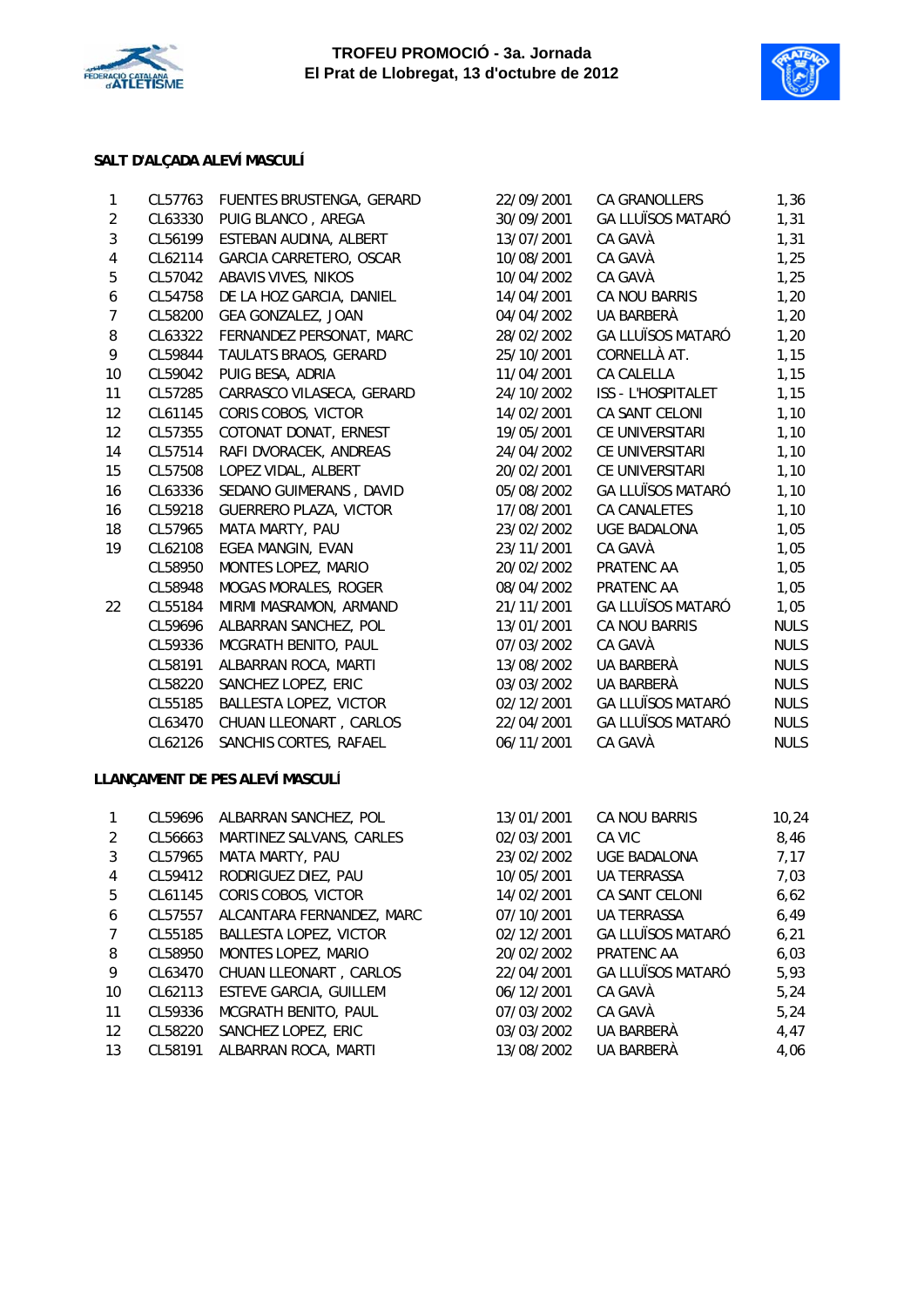



# **LLANÇAMENT DE DISC ALEVÍ MASCULÍ**

| 1              | CL61145 | CORIS COBOS, VICTOR           | 14/02/2001 | CA SANT CELONI           | 21,05       |
|----------------|---------|-------------------------------|------------|--------------------------|-------------|
| $\overline{2}$ | CL59412 | RODRIGUEZ DIEZ, PAU           | 10/05/2001 | <b>UA TERRASSA</b>       | 19,89       |
| 3              | CL56663 | MARTINEZ SALVANS, CARLES      | 02/03/2001 | CA VIC                   | 19,77       |
| 4              | CL57042 | ABAVIS VIVES, NIKOS           | 10/04/2002 | CA GAVÀ                  | 18,42       |
| 5              | CL63330 | PUIG BLANCO, AREGA            | 30/09/2001 | <b>GA LLUÏSOS MATARÓ</b> | 17,63       |
| 6              | CL57763 | FUENTES BRUSTENGA, GERARD     | 22/09/2001 | CA GRANOLLERS            | 17,41       |
| $\overline{7}$ | CL55185 | <b>BALLESTA LOPEZ, VICTOR</b> | 02/12/2001 | <b>GA LLUÏSOS MATARÓ</b> | 16,66       |
| 8              | CL62114 | GARCIA CARRETERO, OSCAR       | 10/08/2001 | CA GAVÀ                  | 16,33       |
| 9              | CL63470 | CHUAN LLEONART, CARLOS        | 22/04/2001 | <b>GA LLUÏSOS MATARÓ</b> | 16, 11      |
| 10             | CL57355 | COTONAT DONAT, ERNEST         | 19/05/2001 | CE UNIVERSITARI          | 15,42       |
| 11             | CL58200 | GEA GONZALEZ, JOAN            | 04/04/2002 | UA BARBERÀ               | 14,86       |
| 12             | CL54758 | DE LA HOZ GARCIA, DANIEL      | 14/04/2001 | CA NOU BARRIS            | 14,62       |
| 13             | CL56119 | MERUCCI DUPLAS, ORIOL         | 13/07/2001 | <b>JA SABADELL</b>       | 13,79       |
| 14             | CL55587 | DE ARRIBA CERAROLS, ARNAU     | 04/04/2001 | <b>AVINENT MANRESA</b>   | 13,25       |
| 15             | CL62126 | SANCHIS CORTES, RAFAEL        | 06/11/2001 | CA GAVÀ                  | 13,21       |
| 16             | CL59336 | MCGRATH BENITO, PAUL          | 07/03/2002 | CA GAVÀ                  | 13,14       |
| 17             | CL62172 | LASHERAS COLOME, RICARD       | 12/02/2001 | <b>AVINENT MANRESA</b>   | 13,04       |
| 18             | CL63322 | FERNANDEZ PERSONAT, MARC      | 28/02/2002 | <b>GA LLUÏSOS MATARÓ</b> | 12,90       |
| 19             | CL57285 | CARRASCO VILASECA, GERARD     | 24/10/2002 | ISS - L'HOSPITALET       | 12,86       |
| 20             | CL57514 | RAFI DVORACEK, ANDREAS        | 24/04/2002 | CE UNIVERSITARI          | 12,77       |
| 21             | CL55184 | MIRMI MASRAMON, ARMAND        | 21/11/2001 | <b>GA LLUÏSOS MATARÓ</b> | 12,75       |
| 22             | CL59844 | TAULATS BRAOS, GERARD         | 25/10/2001 | CORNELLÀ AT.             | 12,73       |
| 23             | CL58948 | <b>MOGAS MORALES, ROGER</b>   | 08/04/2002 | PRATENC AA               | 12,14       |
| 24             | CL62108 | EGEA MANGIN, EVAN             | 23/11/2001 | CA GAVÀ                  | 11,98       |
| 25             | CL59329 | <b>EGEA MANGIN, ALOIS</b>     | 23/11/2001 | CA GAVÀ                  | 11,20       |
| 26             | CL64741 | VILASECA BUXADE, MARC         | 07/06/2001 | <b>AVINENT MANRESA</b>   | 10,58       |
| 27             | CL63336 | SEDANO GUIMERANS, DAVID       | 05/08/2002 | <b>GA LLUÏSOS MATARÓ</b> | 10,50       |
| 28             | CL58191 | ALBARRAN ROCA, MARTI          | 13/08/2002 | UA BARBERÀ               | 9,41        |
| 29             | CL58220 | SANCHEZ LOPEZ, ERIC           | 03/03/2002 | UA BARBERÀ               | 9,20        |
| 30             | CL59696 | ALBARRAN SANCHEZ, POL         | 13/01/2001 | CA NOU BARRIS            | <b>NULS</b> |
|                |         |                               |            |                          |             |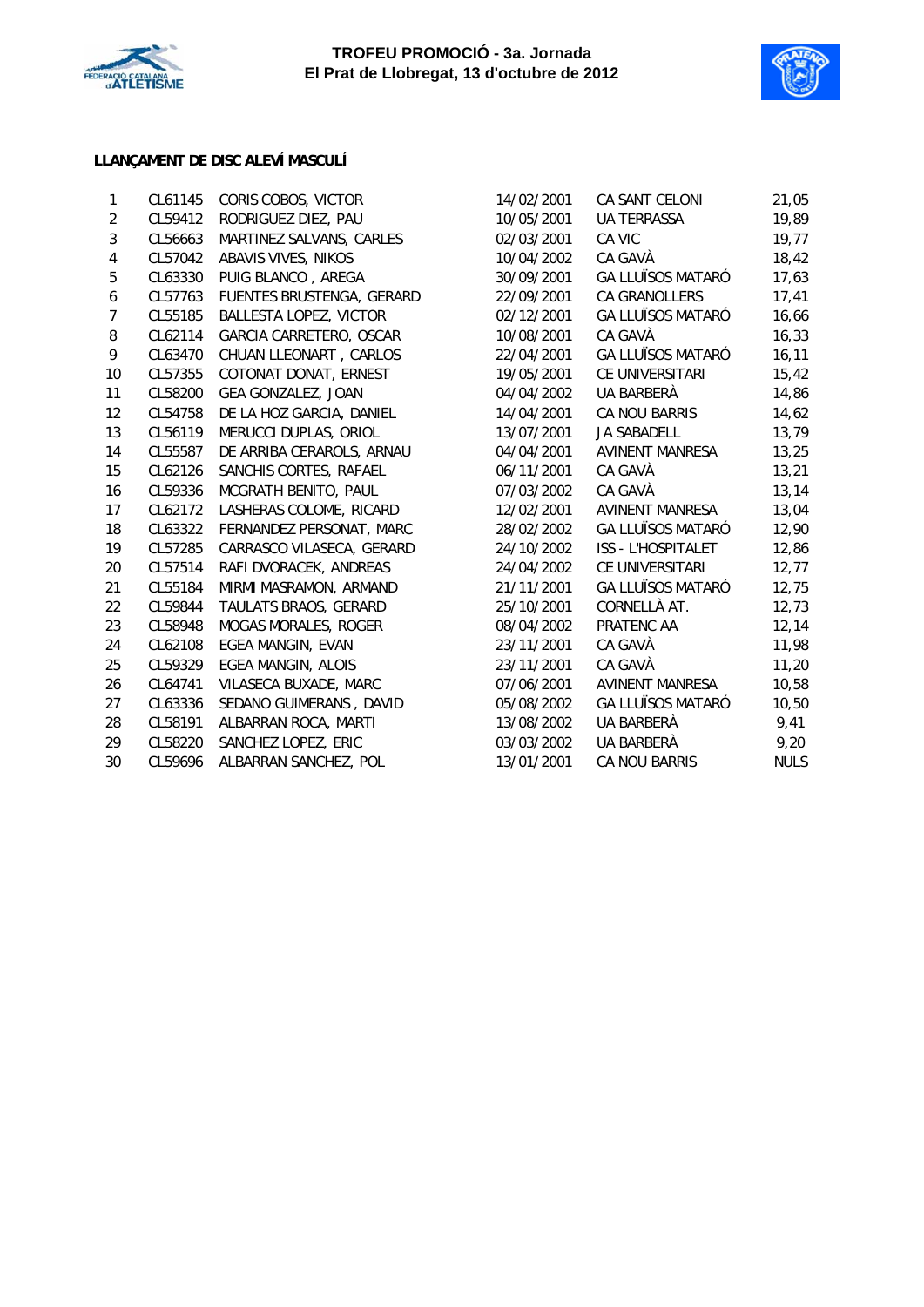



### **LLANÇAMENT DE PILOTA ALEVÍ MASCULÍ**

| 1                 | CL63330 | PUIG BLANCO, AREGA            | 30/09/2001 | <b>GA LLUÏSOS MATARÓ</b> | 34,76  |
|-------------------|---------|-------------------------------|------------|--------------------------|--------|
| 2                 | CL57355 | COTONAT DONAT, ERNEST         | 19/05/2001 | CE UNIVERSITARI          | 32,24  |
| 3                 | CL59696 | ALBARRAN SANCHEZ, POL         | 13/01/2001 | CA NOU BARRIS            | 30,24  |
| 4                 | CL58948 | MOGAS MORALES, ROGER          | 08/04/2002 | PRATENC AA               | 28,36  |
| 5                 | CL57965 | MATA MARTY, PAU               | 23/02/2002 | <b>UGE BADALONA</b>      | 28, 13 |
| 6                 | CL61145 | CORIS COBOS, VICTOR           | 14/02/2001 | CA SANT CELONI           | 25,87  |
| 7                 | CL57514 | RAFI DVORACEK, ANDREAS        | 24/04/2002 | CE UNIVERSITARI          | 25, 27 |
| 8                 | CL60470 | PANE ANIZ, JOAN               | 15/09/2002 | LLEIDA UA                | 24,30  |
| 9                 | CL56663 | MARTINEZ SALVANS, CARLES      | 02/03/2001 | CA VIC                   | 24,15  |
| 10                | CL55587 | DE ARRIBA CERAROLS, ARNAU     | 04/04/2001 | <b>AVINENT MANRESA</b>   | 23,76  |
| 11                | CL63322 | FERNANDEZ PERSONAT, MARC      | 28/02/2002 | <b>GA LLUÏSOS MATARÓ</b> | 23,73  |
| $12 \overline{ }$ | CL58950 | MONTES LOPEZ, MARIO           | 20/02/2002 | PRATENC AA               | 22,75  |
| 13                | CL55185 | BALLESTA LOPEZ, VICTOR        | 02/12/2001 | <b>GA LLUÏSOS MATARÓ</b> | 22, 12 |
| 14                | CL62113 | <b>ESTEVE GARCIA, GUILLEM</b> | 06/12/2001 | CA GAVÀ                  | 20,69  |
| 15                | CL57557 | ALCANTARA FERNANDEZ, MARC     | 07/10/2001 | <b>UA TERRASSA</b>       | 20,01  |
| 16                | CL63470 | CHUAN LLEONART, CARLOS        | 22/04/2001 | <b>GA LLUÏSOS MATARÓ</b> | 17,32  |
| 17                | CL63336 | SEDANO GUIMERANS, DAVID       | 05/08/2002 | <b>GA LLUÏSOS MATARÓ</b> | 17,32  |
| 18                | CL58220 | SANCHEZ LOPEZ, ERIC           | 03/03/2002 | UA BARBERÀ               | 15,92  |
| 19                | CL60252 | <b>BASSAS GARRITY, MARIO</b>  | 09/09/2001 | CE UNIVERSITARI          | 15,39  |
| 20                | CL59218 | <b>GUERRERO PLAZA, VICTOR</b> | 17/08/2001 | <b>CA CANALETES</b>      | 15,02  |
| 21                | CL57508 | LOPEZ VIDAL, ALBERT           | 20/02/2001 | <b>CE UNIVERSITARI</b>   | 14,60  |
| 22                | CL59844 | TAULATS BRAOS, GERARD         | 25/10/2001 | CORNELLÀ AT.             | 13,29  |
| 23                | CL63364 | VELASCO TELLO, RAUL           | 26/02/2002 | PENYA APA ANEM-HI        | 12,39  |
| 24                | CL58191 | ALBARRAN ROCA, MARTI          | 13/08/2002 | UA BARBERÀ               | 11,19  |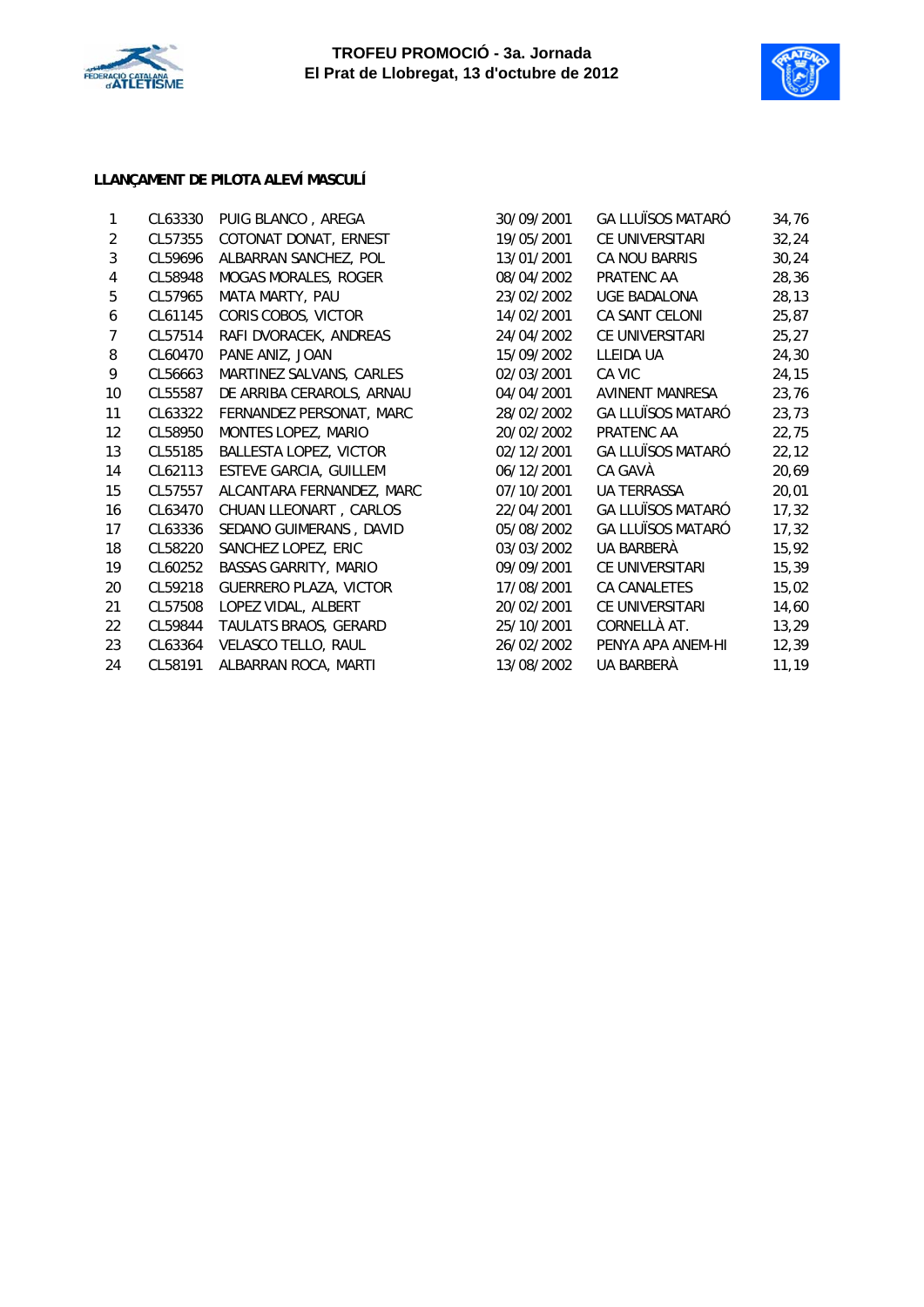



### **60 METRES TANQUES ALEVÍ FEMENÍ**

| 1a. Sèrie               |         |                                 |            |                          |      |
|-------------------------|---------|---------------------------------|------------|--------------------------|------|
| $\mathbf{1}$            | CL60406 | VICENTE GARCIA, MARIA           | 28/03/2001 | ISS - L'HOSPITALET       | 9,4  |
| $\overline{2}$          | CL59067 | DE MINGO DOMENECH, MARIA        | 09/02/2001 | CE UNIVERSITARI          | 9,8  |
| $\mathbf{3}$            | CL55577 | CORNELLAS ESCAYOLA, ELNA        | 22/04/2001 | <b>AVINENT MANRESA</b>   | 10,0 |
| $\overline{\mathbf{4}}$ | CL64586 | CLOTET BLANCO, CARLA            | 15/06/2001 | <b>AVINENT MANRESA</b>   | 11,1 |
| 5                       | CL58308 | PEREIRAS NEIRA, NURIA           | 24/01/2002 | ISS - L'HOSPITALET       | 12,7 |
| $\boldsymbol{6}$        | CL63876 | BARRERA AHUMADA, PAULA          | 12/04/2001 | UA BARBERÀ               | 14,5 |
| 2a. Sèrie               |         |                                 |            |                          |      |
| 1                       | CL61093 | DEVERS CANTERO, JUDIT           | 18/01/2002 | <b>AVINENT MANRESA</b>   | 10,8 |
| $\sqrt{2}$              | CL56594 | VEGA PALOMINO, IRENE            | 02/04/2001 | CA SANT BOI              | 11,2 |
| $\mathbf{3}$            | CL59798 | GARCIA ROMERA, MARIA            | 18/10/2001 | U COLOMENCA AT.          | 11,4 |
| $\overline{\mathbf{4}}$ | CL57933 | MOYA MATACHANA, LAURA           | 22/07/2002 | CA NOU BARRIS            | 11,7 |
| 5                       | CL57291 | MUÑOZ PAZ, ANDREA               | 25/04/2002 | ISS - L'HOSPITALET       | 13,5 |
| 3a. Sèrie               |         |                                 |            |                          |      |
| $\mathbf{1}$            | CL54826 | VILA SANCHEZ, DIWA              | 13/02/2001 | CORNELLÀ AT.             | 10,9 |
| $\sqrt{2}$              | CL56751 | GARCIA ROBLEDO, JULIA           | 03/06/2001 | ISS - L'HOSPITALET       | 11,2 |
| $\mathbf{3}$            | CL62949 | TREJO EXPOSITO, PAULA           | 28/05/2002 | CA NOU BARRIS            | 11,5 |
| $\overline{\mathbf{4}}$ | CL62764 | DE MINGO DOMENECH, ANNA         | 30/12/2002 | CE UNIVERSITARI          | 12,9 |
| 5                       | CL64747 | TORRA ROS, JULIA                | 09/02/2001 | <b>AVINENT MANRESA</b>   | 13,1 |
| $\boldsymbol{6}$        | CL59797 | ALVAREZ MANRUBIA, CARLA         | 22/08/2001 | U COLOMENCA AT.          | 13,4 |
| 4a. Sèrie               |         |                                 |            |                          |      |
| 1                       | CL55801 | VAZQUEZ MARCOS, LUCIA           | 24/06/2001 | UGE BADALONA             | 12,0 |
| $\overline{2}$          | CL58198 | CASCON LOPEZ, CARLA             | 13/09/2002 | UA BARBERÀ               | 12,2 |
| $\mathbf{3}$            | CL64179 | VEGA DE LLERGO BRUNAT, PATRICIA | 24/09/2002 | ISS - L'HOSPITALET       | 12,9 |
| $\overline{\mathbf{4}}$ | CL63882 | FLORIDO GONZALEZ, GLORIA        | 09/11/2002 | UA BARBERÀ               | 13,5 |
| 5                       | CL57165 | BLASCO PATIÑO, ALBA             | 26/02/2002 | CORNELLÀ AT.             | 14,3 |
| 5a. Sèrie               |         |                                 |            |                          |      |
| 1                       | CL64061 | PORTOLES COMAS, ANNA            | 19/03/2001 | CA GAVÀ                  | 11,0 |
| $\overline{c}$          | CL60153 | MERCHANT BUSTOS, SILVIA         | 15/04/2001 | <b>UGE BADALONA</b>      | 11,5 |
| $\mathbf{3}$            | CL59206 | PASCUAL BARBANY, MARIA          | 01/10/2001 | <b>UGE BADALONA</b>      | 11,6 |
| $\overline{\mathbf{4}}$ | CL57585 | LOPEZ LAO, SANDRA               | 17/05/2002 | <b>UA TERRASSA</b>       | 12,0 |
| $\mathbf 5$             | CL63889 | VILLANOVA GONZALEZ, LIDIA       | 04/05/2002 | UA BARBERÀ               | 12,2 |
| $\boldsymbol{6}$        | CL58915 | ALFONSO MIHI, CARLA             | 15/02/2002 | <b>GA LLUÏSOS MATARÓ</b> | 14,6 |
| 6a. Sèrie               |         |                                 |            |                          |      |
| 1                       | CL58812 | BRULLAS MORENO, MARIA           | 23/11/2001 | CA GAVÀ                  | 11,5 |
| $\overline{c}$          | CL57354 | COTONAT DONAT, EMMA             | 16/11/2002 | CE UNIVERSITARI          | 12,7 |
| 3                       | CL59230 | LOPEZ PANIAGA, LIDIA            | 01/09/2002 | PRATENC AA               | 13,0 |
| $\overline{\mathbf{4}}$ | CL62769 | GABARRO BENET, MONICA           | 23/01/2002 | CE UNIVERSITARI          | 13,2 |
| 5                       | CL57643 | CALLARISA SEGURA, IO            | 24/10/2002 | <b>GA LLUÏSOS MATARÓ</b> | 13,4 |
| 7a. Sèrie               |         |                                 |            |                          |      |
| 1                       | CL56853 | GUTIERREZ HORVAT, KALA          | 27/08/2001 | CA GAVÀ                  | 10,1 |
| $\overline{c}$          | CL55154 | FLORENZA NOVIALS, SILVIA        | 01/08/2001 | <b>UA TERRASSA</b>       | 10,8 |
| 3                       | CL59823 | LLORCA MONTES, CARLA            | 24/02/2001 | CORNELLÀ AT.             | 11,0 |
| $\overline{\mathbf{4}}$ | CL56049 | VIZUETE BRUSAU, ANDREA          | 25/01/2001 | <b>UGE BADALONA</b>      | 12,0 |
| 5                       | CL63242 | DESCALZO REBOLLO, JULIA         | 05/05/2002 | PRATENC AA               | 13,3 |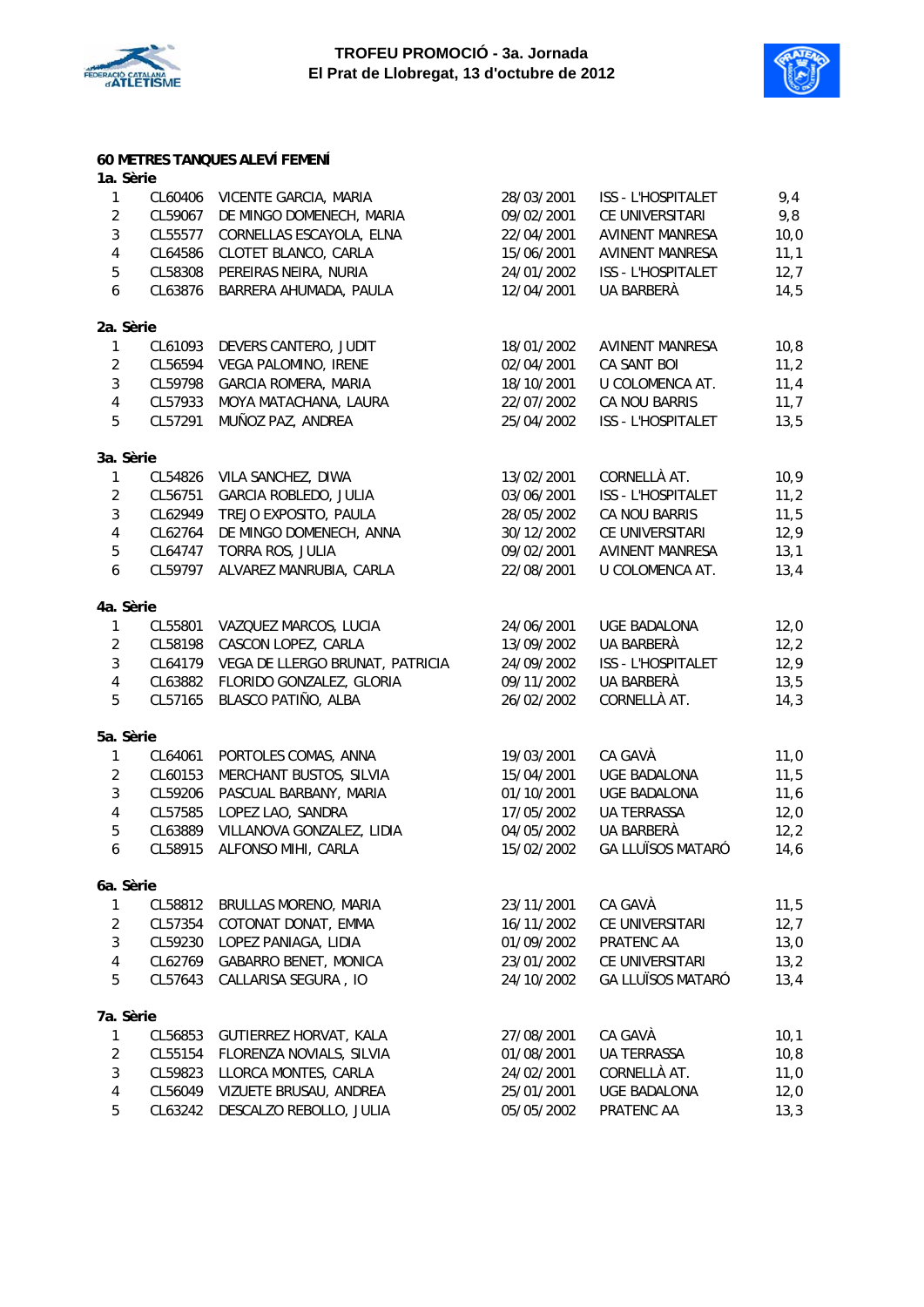



#### **8a. Sèrie**

| $\mathbf{1}$     | CL59415 | SASOT TEIXIDO, ANNA             | 09/03/2001 | <b>UA TERRASSA</b>        | 10,4 |
|------------------|---------|---------------------------------|------------|---------------------------|------|
| $\sqrt{2}$       |         | CL55406 FUENTES RODRIGUEZ, MAR  | 12/01/2001 | CORNELLÀ AT.              | 11,3 |
| 3                | CL59772 | PIEROLA MAÑAS, LAURA            | 22/06/2001 | <b>AVINENT MANRESA</b>    | 14,9 |
| 9a. Sèrie        |         |                                 |            |                           |      |
| 1                | CL56851 | GIL DOMINGO, LAURA              | 26/04/2001 | CA GAVÀ                   | 12,4 |
| $\overline{2}$   | CL56698 | GRUESO ALVAREZ, ELENA           | 19/01/2001 | PRATENC AA                | 13,0 |
| 3                | CL57168 | MARTINEZ GONZALEZ, ELENA        | 10/07/2002 | CORNELLÀ AT.              | 13,2 |
|                  |         | SALT D'ALÇADA ALEVÍ FEMENÍ      |            |                           |      |
| $\mathbf{1}$     | CL60406 | VICENTE GARCIA, MARIA           | 28/03/2001 | <b>ISS - L'HOSPITALET</b> | 1,52 |
| $\overline{2}$   | CL55577 | CORNELLAS ESCAYOLA, ELNA        | 22/04/2001 | <b>AVINENT MANRESA</b>    | 1,34 |
| $\overline{3}$   | CL59823 | LLORCA MONTES, CARLA            | 24/02/2001 | CORNELLÀ AT.              | 1,25 |
| $\overline{4}$   | CL59067 | DE MINGO DOMENECH, MARIA        | 09/02/2001 | CE UNIVERSITARI           | 1,25 |
| 5                | CL56851 | GIL DOMINGO, LAURA              | 26/04/2001 | CA GAVÀ                   | 1,15 |
| $\boldsymbol{6}$ | CL58812 | BRULLAS MORENO, MARIA           | 23/11/2001 | CA GAVÀ                   | 1,15 |
| 6                | CL64061 | PORTOLES COMAS, ANNA            | 19/03/2001 | CA GAVÀ                   | 1,15 |
| 6                | CL54826 | VILA SANCHEZ, DIWA              | 13/02/2001 | CORNELLÀ AT.              | 1,15 |
| 6                | CL59415 | SASOT TEIXIDO, ANNA             | 09/03/2001 | <b>UA TERRASSA</b>        | 1,15 |
| 10               | CL62949 | TREJO EXPOSITO, PAULA           | 28/05/2002 | <b>CA NOU BARRIS</b>      | 1,15 |
| 11               | CL56853 | GUTIERREZ HORVAT, KALA          | 27/08/2001 | CA GAVÀ                   | 1,10 |
| 12               | CL56594 | VEGA PALOMINO, IRENE            | 02/04/2001 | <b>CA SANT BOI</b>        | 1,10 |
| 12               | CL61093 | DEVERS CANTERO, JUDIT           | 18/01/2002 | <b>AVINENT MANRESA</b>    | 1,10 |
| 14               | CL57585 | LOPEZ LAO, SANDRA               | 17/05/2002 | <b>UA TERRASSA</b>        | 1,10 |
| 15               | CL62935 | MUAKUKU EÑESO, MELANGO          | 10/04/2002 | CA NOU BARRIS             | 1,10 |
| 16               | CL64179 | VEGA DE LLERGO BRUNAT, PATRICIA | 24/09/2002 | ISS - L'HOSPITALET        | 1,05 |
| 16               | CL56049 | VIZUETE BRUSAU, ANDREA          | 25/01/2001 | <b>UGE BADALONA</b>       | 1,05 |
| 16               | CL56751 | GARCIA ROBLEDO, JULIA           | 03/06/2001 | <b>ISS - L'HOSPITALET</b> | 1,05 |
| 19               | CL59797 | ALVAREZ MANRUBIA, CARLA         | 22/08/2001 | U COLOMENCA AT.           | 1,00 |
| 20               | CL60153 | MERCHANT BUSTOS, SILVIA         | 15/04/2001 | UGE BADALONA              | 1,00 |
| 21               | CL59206 | PASCUAL BARBANY, MARIA          | 01/10/2001 | <b>UGE BADALONA</b>       | 1,00 |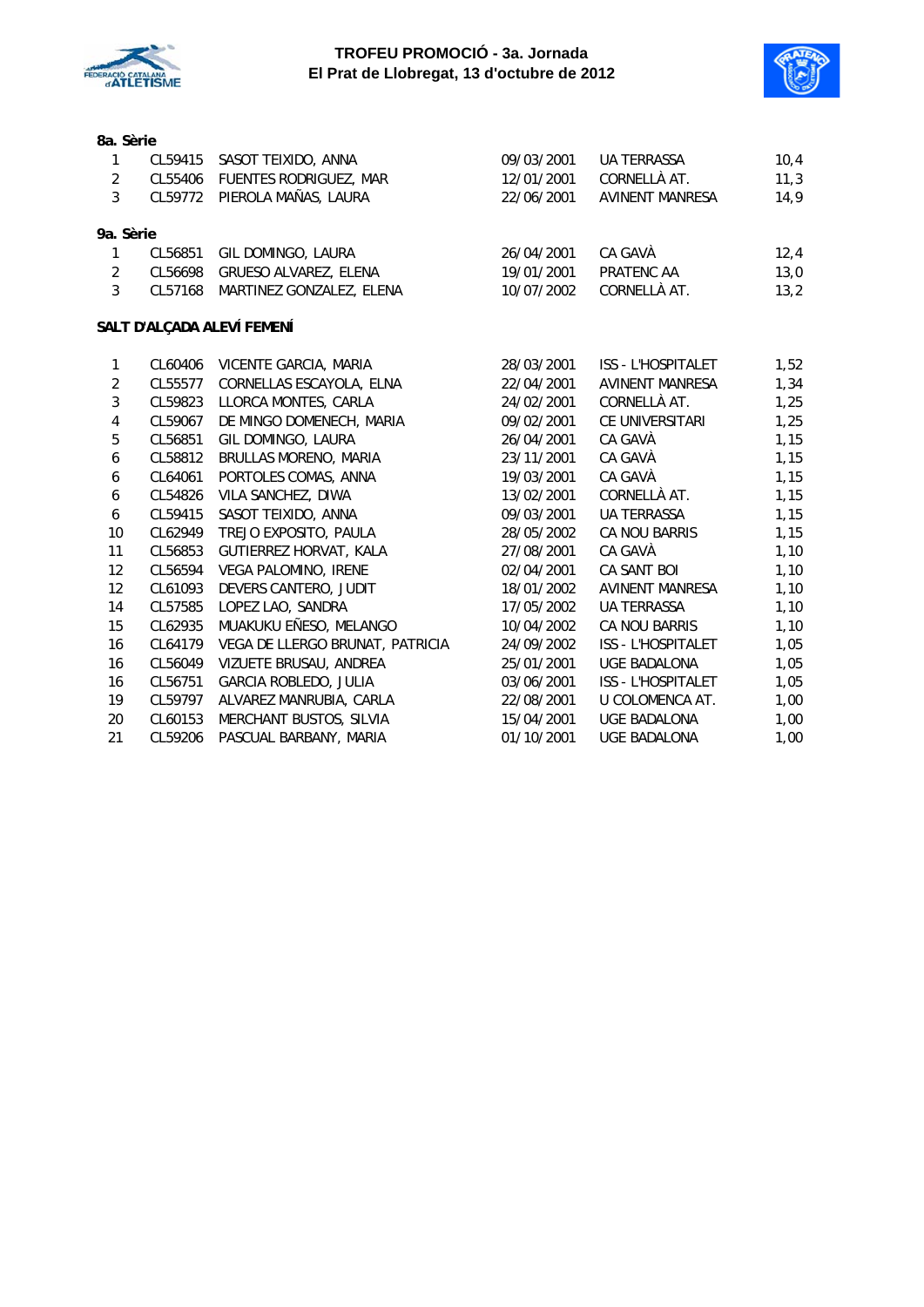



# **LLANÇAMENT DE PES ALEVÍ FEMENÍ**

| 1                | CL60406 | VICENTE GARCIA, MARIA           | 28/03/2001 | <b>ISS - L'HOSPITALET</b> | 10,36 |
|------------------|---------|---------------------------------|------------|---------------------------|-------|
| 2                | CL56594 | VEGA PALOMINO, IRENE            | 02/04/2001 | <b>CA SANT BOI</b>        | 8,42  |
| 3                | CL55154 | FLORENZA NOVIALS, SILVIA        | 01/08/2001 | UA TERRASSA               | 8,08  |
| 4                | CL56853 | GUTIERREZ HORVAT, KALA          | 27/08/2001 | CA GAVÀ                   | 7,60  |
| 5                | CL59415 | SASOT TEIXIDO, ANNA             | 09/03/2001 | UA TERRASSA               | 7,31  |
| $\boldsymbol{6}$ | CL55577 | CORNELLAS ESCAYOLA, ELNA        | 22/04/2001 | <b>AVINENT MANRESA</b>    | 7,24  |
| $\overline{7}$   | CL64061 | PORTOLES COMAS, ANNA            | 19/03/2001 | CA GAVÀ                   | 6,77  |
| 8                | CL56851 | GIL DOMINGO, LAURA              | 26/04/2001 | CA GAVÀ                   | 6,26  |
| 9                | CL55406 | FUENTES RODRIGUEZ, MAR          | 12/01/2001 | CORNELLÀ AT.              | 6,25  |
| 10               | CL56049 | VIZUETE BRUSAU, ANDREA          | 25/01/2001 | <b>UGE BADALONA</b>       | 6, 12 |
| 11               | CL59823 | LLORCA MONTES, CARLA            | 24/02/2001 | CORNELLÀ AT.              | 5,84  |
| 12               | CL60153 | MERCHANT BUSTOS, SILVIA         | 15/04/2001 | <b>UGE BADALONA</b>       | 5,75  |
| 13               | CL58198 | CASCON LOPEZ, CARLA             | 13/09/2002 | UA BARBERÀ                | 5,64  |
| 14               | CL54826 | VILA SANCHEZ, DIWA              | 13/02/2001 | CORNELLÀ AT.              | 5,62  |
| 15               | CL63876 | BARRERA AHUMADA, PAULA          | 12/04/2001 | UA BARBERÀ                | 5,61  |
| 16               | CL55801 | VAZQUEZ MARCOS, LUCIA           | 24/06/2001 | UGE BADALONA              | 5,59  |
| 17               | CL58308 | PEREIRAS NEIRA, NURIA           | 24/01/2002 | ISS - L'HOSPITALET        | 5,29  |
| 18               | CL64179 | VEGA DE LLERGO BRUNAT, PATRICIA | 24/09/2002 | ISS - L'HOSPITALET        | 5,20  |
| 19               | CL63242 | DESCALZO REBOLLO, JULIA         | 05/05/2002 | PRATENC AA                | 5,14  |
| 20               | CL64586 | CLOTET BLANCO, CARLA            | 15/06/2001 | <b>AVINENT MANRESA</b>    | 5,12  |
| 21               | CL58812 | BRULLAS MORENO, MARIA           | 23/11/2001 | CA GAVÀ                   | 5,05  |
| 22               | CL58915 | ALFONSO MIHI, CARLA             | 15/02/2002 | <b>GA LLUÏSOS MATARÓ</b>  | 4,87  |
| 23               | CL62949 | TREJO EXPOSITO, PAULA           | 28/05/2002 | CA NOU BARRIS             | 4,86  |
| 24               | CL57933 | MOYA MATACHANA, LAURA           | 22/07/2002 | CA NOU BARRIS             | 4,85  |
| 25               | CL63889 | VILLANOVA GONZALEZ, LIDIA       | 04/05/2002 | UA BARBERÀ                | 4,85  |
| 26               | CL59206 | PASCUAL BARBANY, MARIA          | 01/10/2001 | <b>UGE BADALONA</b>       | 4,71  |
| 27               | CL59230 | LOPEZ PANIAGA, LIDIA            | 01/09/2002 | PRATENC AA                | 4,62  |
| 28               | CL57643 | CALLARISA SEGURA, IO            | 24/10/2002 | <b>GA LLUÏSOS MATARÓ</b>  | 4,45  |
| 29               | CL56698 | GRUESO ALVAREZ, ELENA           | 19/01/2001 | PRATENC AA                | 4,44  |
| 30               | CL59772 | PIEROLA MAÑAS, LAURA            | 22/06/2001 | AVINENT MANRESA           | 4,19  |
| 31               | CL64747 | TORRA ROS, JULIA                | 09/02/2001 | <b>AVINENT MANRESA</b>    | 4,03  |
| 32               | CL57165 | BLASCO PATIÑO, ALBA             | 26/02/2002 | CORNELLÀ AT.              | 4,03  |
| 33               | CL63882 | FLORIDO GONZALEZ, GLORIA        | 09/11/2002 | UA BARBERÀ                | 4,03  |
| 34               | CL57168 | MARTINEZ GONZALEZ, ELENA        | 10/07/2002 | CORNELLÀ AT.              | 3,98  |
| 35               | CL57354 | COTONAT DONAT, EMMA             | 16/11/2002 | CE UNIVERSITARI           | 3,16  |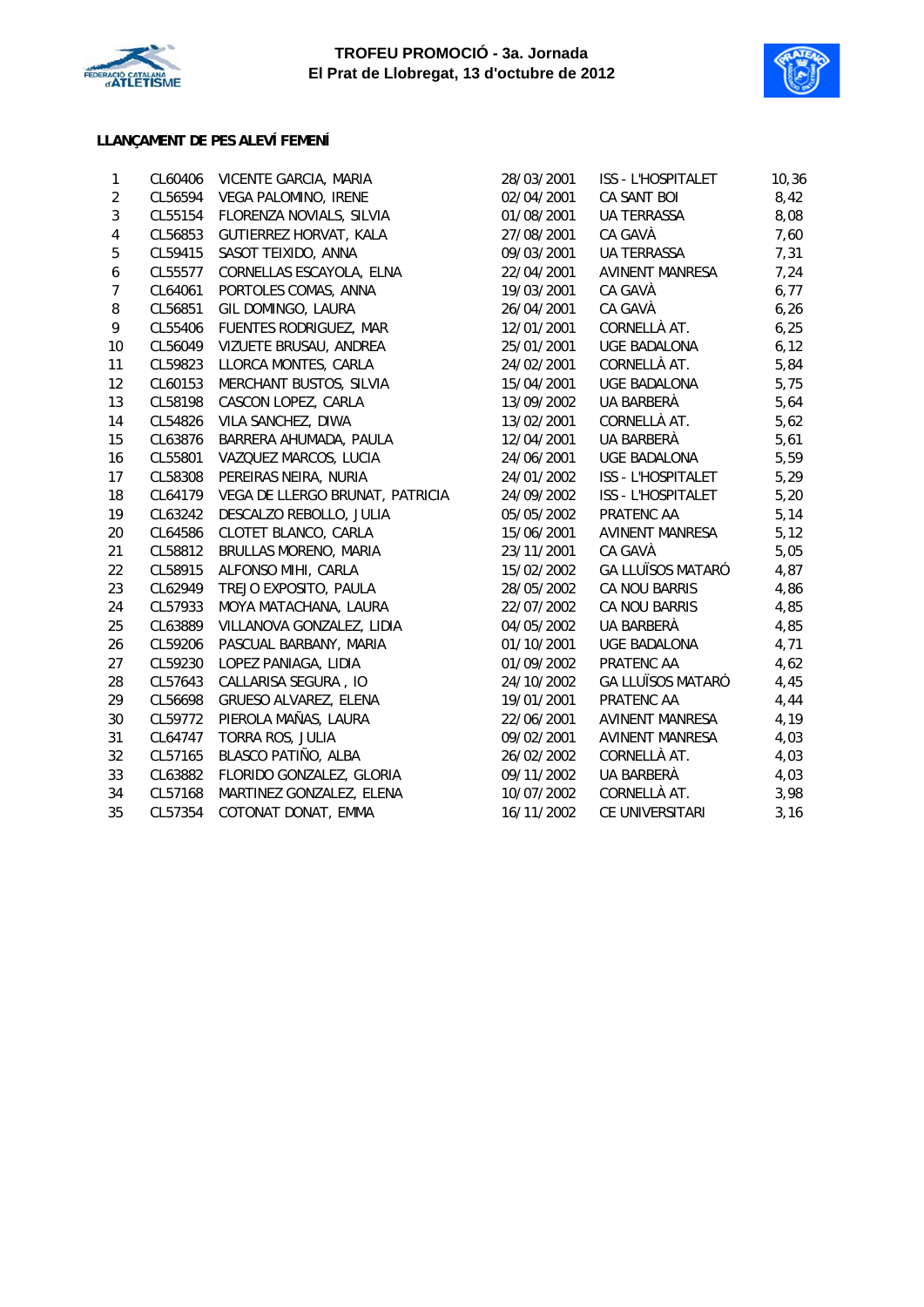|                | <b>CLUB</b>              | CF             | <b>CM</b>      | IF             | IM             | <b>AF</b>      | AM             | <b>Total</b>   |
|----------------|--------------------------|----------------|----------------|----------------|----------------|----------------|----------------|----------------|
| 1              | <b>AVINENT MANRESA</b>   | 18             | 3              | 14             | 10             | 8,5            | $\overline{2}$ | 55, 5          |
| $\overline{2}$ | <b>GA LLUÏSOS MATARÓ</b> | 14             | $\overline{7}$ | 25             | 5              |                | 18             | 53             |
| 3              | CORNELLÀ AT.             | 16             | 6              | 10             | 15             | $\overline{4}$ | $\overline{0}$ | 51             |
| 4              | ISS - L'HOSPITALET       | 12             | 6              | 11             | $\overline{7}$ | 10             | $\mathbf{1}$   | 47             |
| 5              | CA GAVÀ                  | 3              | 13             | $\overline{2}$ | $\overline{4}$ | 8              | 12             | 42             |
|                | <b>UA TERRASSA</b>       | 5              | $\overline{2}$ | 6              | $\overline{0}$ | 5              | 11             | 29             |
| 7              | CA VIC                   |                | 3              | 5              | 5              |                | 6              | 19             |
| 8              | CE UNIVERSITARI          |                | $\overline{3}$ | $\overline{5}$ |                | 3              | 6              | 17             |
|                | UA BARBERÀ               | $\overline{4}$ | 3              | $\overline{2}$ | 5              |                | 3              | 17             |
| 10             | <b>U COLOMENCA AT.</b>   | $\mathbf{1}$   | 6              | $\overline{2}$ | $\overline{7}$ |                |                | 16             |
| 11             | <b>CA CANOVELLES</b>     |                | 13             |                |                |                |                | 13             |
| 12             | <b>PRATENC AA</b>        | $\overline{4}$ | $\overline{2}$ | $\overline{0}$ | $\mathbf{1}$   |                | 3              | 10             |
| 13             | <b>CA NOU BARRIS</b>     |                |                |                | 1              | $\overline{0}$ | 8              | 9              |
|                | <b>UGE BADALONA</b>      |                |                | 1              |                | $\overline{2}$ | 6              | 9              |
| 15             | AA CATALUNYA             | 3              | 5              |                |                |                |                | 8              |
|                | CA IGUALADA              | 3              | 5              |                |                |                |                | 8              |
|                | CA SANT BOI              |                |                | 4              |                | 4              |                | 8              |
| 18             | CA CALELLA               | $\mathbf{1}$   | 5              |                |                |                | 1              | $\overline{7}$ |
|                | CA CANALETES             | 5              |                |                | $\overline{2}$ |                |                | $\overline{7}$ |
|                | CA SANT CELONI           |                |                |                |                |                | $\overline{7}$ | $\overline{7}$ |
|                | <b>LLEIDA UA</b>         |                |                |                | 5              |                | $\overline{2}$ | $\overline{7}$ |
| 22             | <b>CA LAIETANIA</b>      |                | 5              |                | $\mathbf{1}$   |                |                | 6              |
| 23             | <b>CA TORREDEMBARRA</b>  |                |                |                | 5              |                |                | 5              |
|                | FC BARCELONA             | 5              |                |                |                |                |                | $\overline{5}$ |
| 25             | CA SANT JUST             |                |                | $\mathbf{1}$   | 3              |                |                | 4              |
| 26             | PENYA APA ANEM-HI        |                | $\overline{2}$ |                | 1              |                |                | 3              |
| 27             | AE MOLINS 2000           |                | $\overline{2}$ |                |                |                |                | $\overline{2}$ |
| 28             | <b>CA GRANOLLERS</b>     |                |                |                |                |                | 1              | 1              |
|                | CA MOLLET                | $\mathbf{1}$   |                |                |                |                |                | 1              |
|                | CA SPORT CANET           |                |                |                | 1              |                |                | 1              |
|                | CA VILADECANS            |                | $\mathbf{1}$   |                |                |                |                | $\mathbf{1}$   |